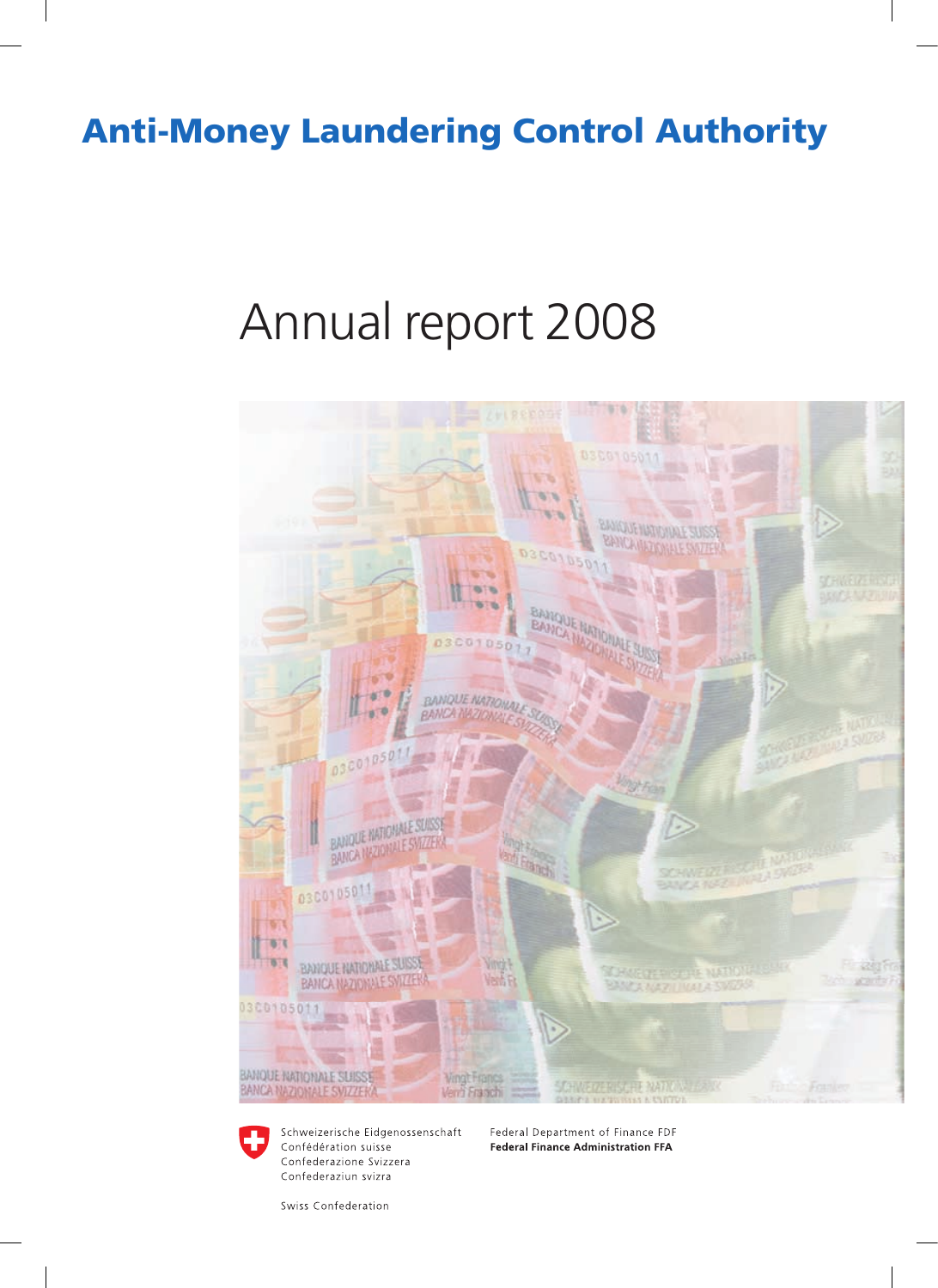#### **Imprint**

Publisher: *until 31 December 2008:* Anti-Money Laundering Control Authority

*from 1 January 2009:* Swiss Financial Market Supervisory Authority (FINMA) Schwanengasse 2 (until 30 June 2009) Einsteinstrasse 2 (from 1 July 2009) CH–3003 Bern, Switzerland Telephone +41 31 327 91 00 Fax +41 31 327 91 01 E-mail info@finma.ch Internet www.finma.ch

#### Distribution:

Bundesamt für Bauten und Logistik BBL Distribution of federal publications CH–3003 Bern, Switzerland Fax +41 31 325 50 58 E-mail verkauf.zivil@bbl.admin.ch Internet www.bundespublikationen.admin.ch

#### Layout:

Webteam FFA, P+I

#### Print:

Jost Druck AG, Hünibach

#### Publicationnumbers:

612.008.d (German) 612.008.f (French) 612.008.i (Italian) 612.008.en (English)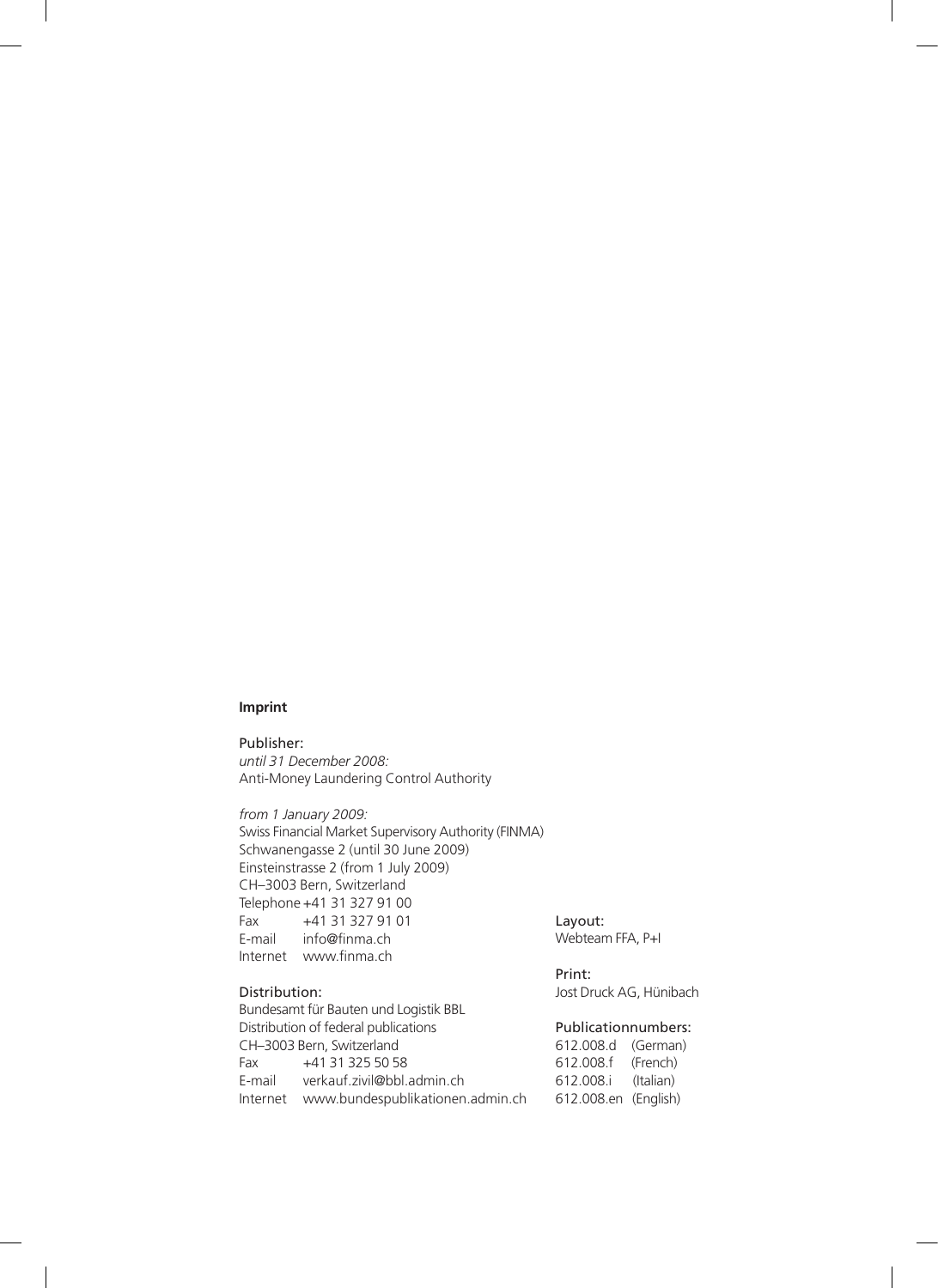## Foreword by Peter Siegenthaler, Director of the Federal Finance Administration



When the Anti-Money Laundering Act came into force on 1 April 1998 the Anti-Money Laundering Control Authority became responsible for regulating non-banking financial intermediaries and SROs. The first objective achieved was the recognition of the

self-regulatory organisations, which themselves directly supervise over 6500 members in the guided self-regulatory process. This system is the only one of its type in the world, and it is fair to say that it has proven its worth. An external assessment of Switzerland in 2005 noted that the self-regulation was internationally acknowledged. One benefit of the licensing and regulation of what is now over 434 directly subordinated financial intermediaries by the Control Authority is the fact that it has made it possible to build up the requisite expertise and constantly refine practice in the areas where the Anti-Money Laundering Act applies. Major objectives were also reached in terms of implementing and interpreting the legislation. I refer in particular to the Control Authority's ordinances on financial intermediation as a commercial undertaking and on data processing, and also to the (now-revised) Money Laundering Ordinance. The revised application guide was also published recently; this contains details on the practical scope of application of the Anti-Money Laundering Act under Art. 2 para. 3 AMLA over the last ten years, and is an important working tool for regulated bodies active in the non-banking area. The Control Authority's role in revising the Anti-Money Laundering Act, participating in the Swiss

delegation in the Financial Action Task Force and in working parties involved in the fight against terrorist financing, corruption and financial criminality as well as its leading role in coordinating official action have been acknowledged both at home and abroad.

The financial crisis has shaken confidence in the large banking groups and led increasing numbers of customers to seek out independent non-bank financial advisors able to offer individual advice and customised services. The number of financial intermediaries in this area is therefore rising steadily. Customers rely on the firms they engage to be professional and conduct their business affairs in a proper manner; these in turn need competent regulation, which is just as important for the reputation of the Swiss financial markets as the regulation of banks and insurance companies.

The Control Authority handed over its responsibilities to FINMA on 1 January 2009. As a well functioning regulator it has made a great contribution to the growth seen in the market for non-bank financial services. I have no doubt that FINMA will continue this work, taking due account of the special features of the market segment and its growth potential, in the interests of the Swiss financial services industry.

I would particularly like to thank the managers and staff of the Control Authority for the years of work and commitment they put into this sometimes difficult area of financial market regulation to ensure that regulated firms fulfilled their obligations, and wish them all the best in their future activities.

Berne, March 2009 *Peter Siegenthaler*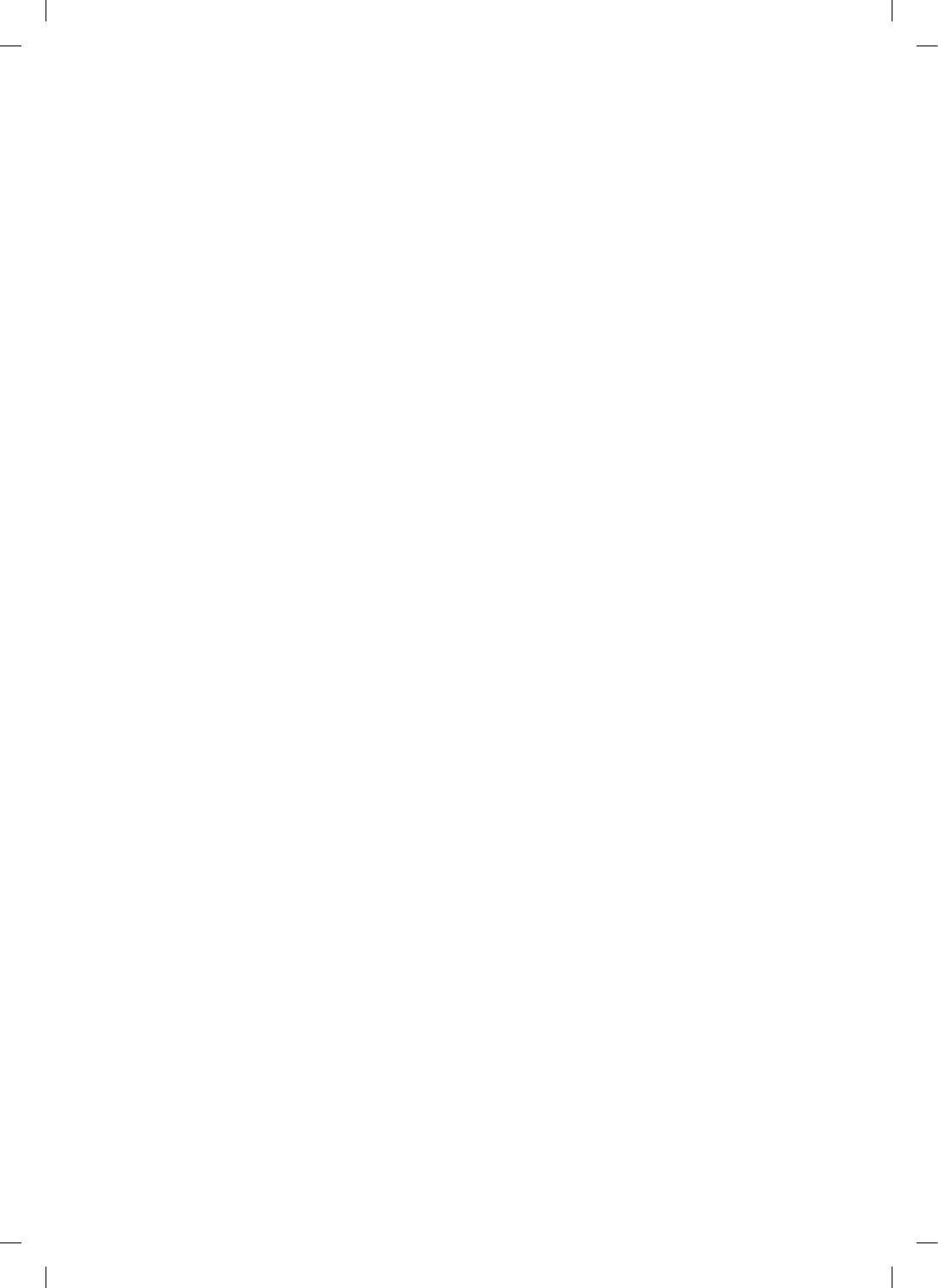### FINMA

#### **The three merging authorities**

On 1 January 2009 the Swiss Federal Banking Commission, the Federal Office of Private Insurance and the Anti-Money Laundering Control Authority were merged to form the Swiss Financial Market Supervisory Authority (FINMA). This means that state supervision of banks, insurance companies, stock exchanges, securities dealers and other financial intermediaries have now been brought under one roof.

#### **Legal basis**

The legal basis for the new integrated supervisory authority is the Federal Act on the Swiss Financial Market Supervisory Authority (FINMASA), which was approved by parliament on 22 June 2007.

#### **Profile**

As an independent supervisory authority, FINMA protects the clients of financial markets, namely creditors, investors and insured persons, thereby strengthening confidence in the smooth functioning, integrity and competitiveness of Switzerland as a financial centre.

#### **Organisation**

FINMA has been structured as a public law institution with its own legal identity that has functional, institutional and financial independence. As an autonomous authority it is no longer part of the central federal administration but a legally independent organisation with separate powers. It is financed entirely by the fees and charges levied on the institutions it supervises.<sup>1</sup> FINMA has a modern organisational structure with a Board of Directors, Management Board and audit unit. The Board of Directors is FINMA's strategic body and therefore takes responsibility for strategy development, makes judgements on matters of substantial importance, issues the ordinances delegated to FINMA, decides on

circulars and also oversees the Management Board, while itself being responsible for the overall management of FINMA.

#### **Partial entry into force**

The partial entry into force of FINMASA's organisational provisions on 1 February 2008 gave FINMA its own legal identity, making it independently responsible for implementing the necessary steps for its further development.

#### **Board of Directors**

At the same time as the partial entry into force of FINMASA on 1 February 2008, the Federal Council appointed seven members to FINMA's Board of Directors. The Board of Directors is chaired by Eugen Haltiner (formerly Chairman of the Banking Commission). The committee was subsequently expanded to nine members as of 1 January 2009 in line with a Federal Council Decree of 21 May 2008. Exceptionally, two vice-chairmen have been appointed for the period of office between 2009 and the end of 2011.

#### **Director and Management Board**

The Board of Directors appoints the director, subject to the approval of the Federal Council. In order to identify a suitable individual for the challenging role of director of FINMA, a recruitment process for the position was launched with a public advertisement in December 2007. The Board of Directors made its decision on 8 May 2008 and appointed Patrick Raaflaub as Director. The Federal Council approved this appointment at its meeting of 21 May 2008. The recruitment process at FINMA Management Board level began early March 2008. The Board of Directors appointed the members of the Management Board on 8 May 2008. Federal Council approval was not required.

<sup>1</sup> see Art. 15 FINMASA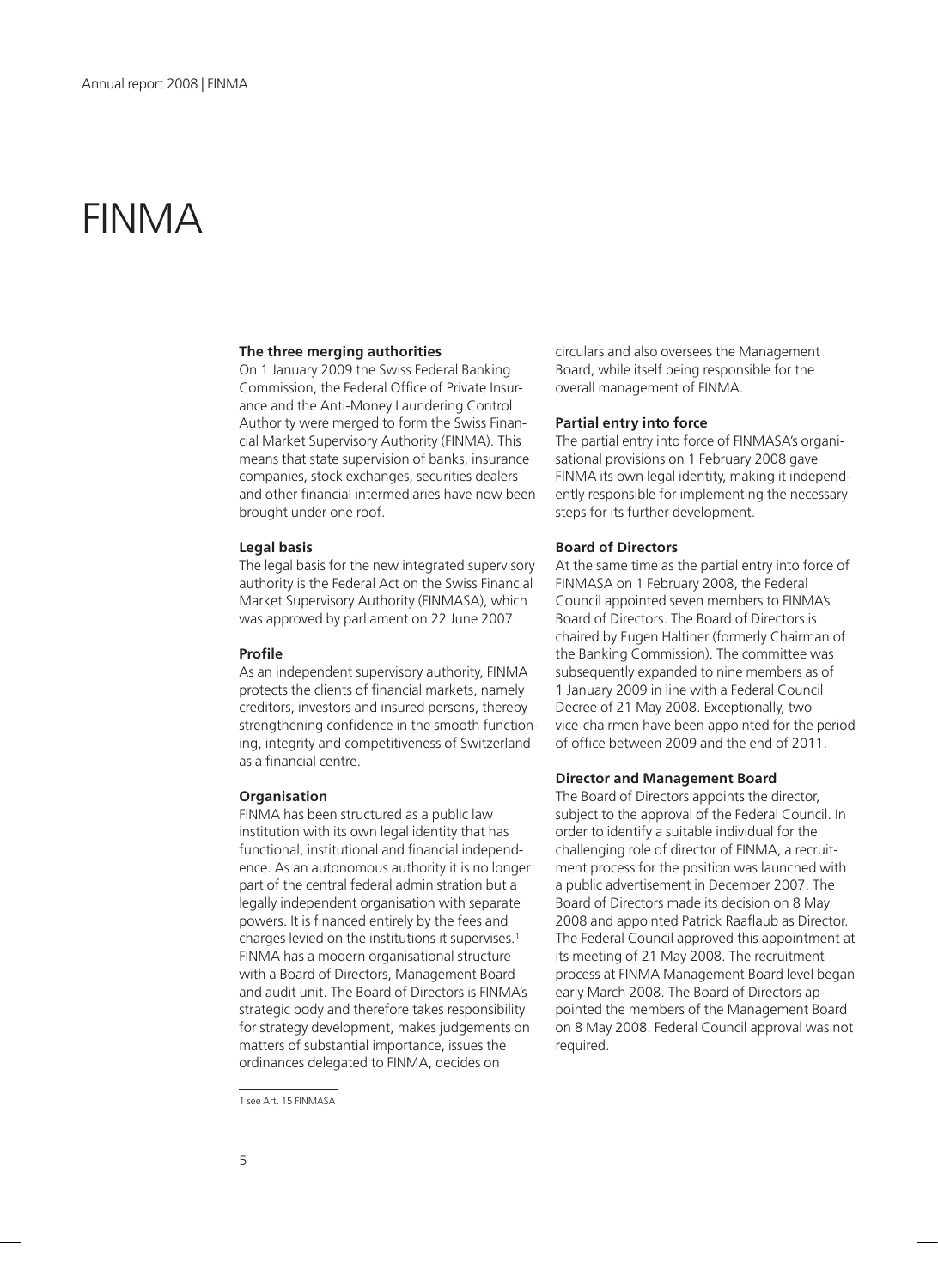#### **Recruitment process**

Once the director and the Management Board had been appointed, the internal recruitment process began. All posts were advertised internally, and the FINMA employment contracts were issued in the fourth quarter of 2008.

#### **Project work**

The Board of Directors monitored the implementation work carried out during the development phase leading up to the operational launch of FINMA and took any decisions that were required. For example, the Board of Directors defined the primary management level of the organisational structure. It is constituted of the Large Banking Groups, Banks / Financial Intermediaries, Integrated Insurance Supervision, Insurance / Sectors, Markets, Legal / Enforcement / International and Services domains. The departments within the individual domains were defined in consultation with the FINMA Management Board. The Board of Directors also approved the Organisational and Business Regulations, the Code of Conduct, the HR directives and the 2009 budget. The balancing act required to combine the project work with day-to-day supervisory activities in the three former authorities presented a particular challenge. Managing the interfaces and coordinating the content and timeframes of the various projects was a very demanding task, which is why the process was closely monitored under the stewardship of the Chairman of the Board of Directors.

#### **Project costs**

The three merging authorities contributed a total of CHF 3.5 million in 2008, in proportions relative to their size, to cover project costs. The project costs were at the level envisaged. The Finance Administration loaned FINMA an additional CHF 7.5 million for preliminary investments. These were largely in the area of IT.

#### **Personnel regulations**

Under Art. 13 para. 1 FINMASA, FINMA employs its staff under public law. The legislator has authorised FINMA to issue its own personnel regulations. Under Art. 13 para. 2 FINMASA, the Board of Directors sets out the employment relationship in an ordinance that was approved by the Federal Council on 27 August 2008. The Board of Directors designed the FINMA staff ordinance to have a stronger focus on performance compared to the Federal Administration, coupled with flexibility in terms of remuneration.

#### **FINMASA executing ordinances**

The Federal Council issued two implementing ordinances relating to FINMASA that entered into force on 1 January 2009. These are the ordinance governing the levying of fees and charges by FINMA and the financial market audit ordinance. Fees and charges are largely based on the previously applicable fee arrangements of the Banking Commission, the Federal Office of Private Insurance and the Anti-Money Laundering Control Authority. FINMA's finance and accounting unit seeks to allocate costs by applying the «originator pays» principle wherever possible. The financial market audit ordinance groups together the provisions governing financial market auditing in a single ordinance.

#### **Operational launch of FINMA**

With the full entry into force of FINMASA on 1 January 2009, FINMA took over operational supervisory activities at the existing locations of the three merging authorities. The move to a joint FINMA location at Einsteinstrasse in Bern is scheduled for the second quarter of 2009.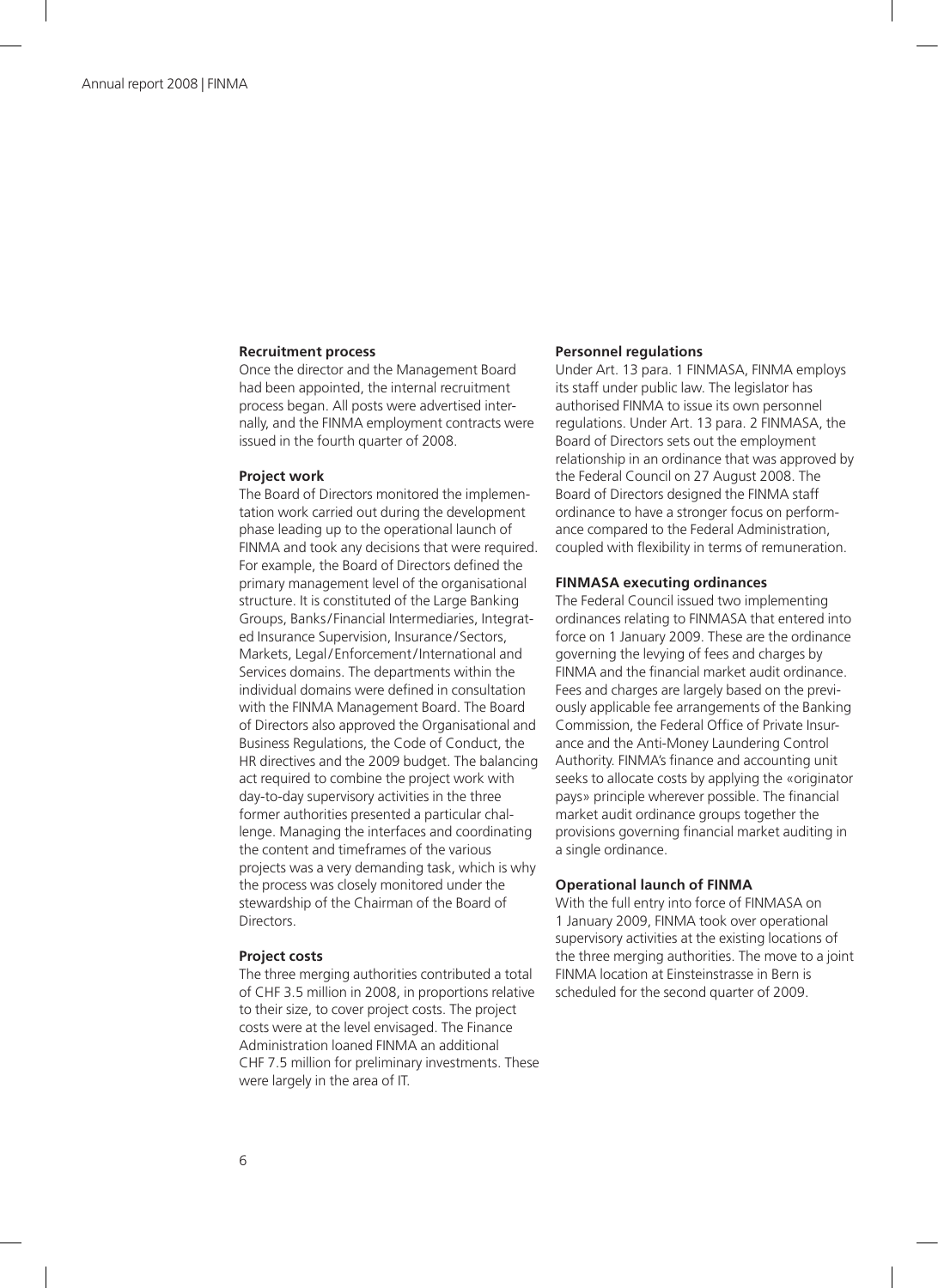# Index

|                 | <b>Abbreviations used</b><br><b>Summary</b>                                             |
|-----------------|-----------------------------------------------------------------------------------------|
| $\mathbf{1}$    | Introduction                                                                            |
| $\overline{2}$  | <b>Staff matters</b>                                                                    |
| 3               | <b>Legal basis</b>                                                                      |
|                 | 3.1 Revision of the Anti-Money Laundering Act AMLA                                      |
|                 | Revision of the Money Laundering Ordinance of the AMLCA<br>3.2                          |
|                 | Revision of the practical commentary provided by the Control Authority<br>3.3           |
|                 | Ruling of the Federal Supreme Court on the subordination of factoring/forfaiting<br>3.4 |
|                 | 3.5 Federal Supreme Court ruling on the supervisory levy                                |
| 4               | Relations with self-regulatory organisations (SROs)                                     |
|                 | 4.1 SRO audit standards                                                                 |
|                 | 4.2 Investigative proceedings in the SRO area                                           |
|                 | 4.3 Review of the status quo as part of SRO supervision 2008                            |
|                 | 4.4 Coordination conference                                                             |
|                 | Directly subordinated financial intermediaries                                          |
| 5               | 5.1 Introduction and general                                                            |
|                 | 5.2 AMLA revision 2008                                                                  |
|                 | 5.2.1 Results of the AMLA audits and findings                                           |
|                 | 5.2.2 Overview of shortcomings identified                                               |
|                 | 5.3 Measures by the Control Authority/sanctions                                         |
|                 | 5.3.1 Withdrawal of licence to conduct financial intermediary business;                 |
|                 | ruling of the Federal Administrative Court dated 23 June 2008                           |
|                 | Measures to rectify irregularities<br>5.3.2                                             |
|                 | 5.4 Change of AMLA auditor project                                                      |
|                 | <b>Market regulation</b>                                                                |
| 6               | <b>Audit</b>                                                                            |
|                 | Updating the list of accredited lead auditors and registering as an AMLA auditor        |
|                 | with the Audit Supervision Authority                                                    |
| 8               | <b>Coordination with other official agencies</b>                                        |
|                 | 8.1 Official coordination                                                               |
|                 | 8.2 FINMA                                                                               |
|                 | <b>International affairs</b>                                                            |
| 9               | 9.1 Financial Action Task Force on Money Laundering (FATF)                              |
|                 | 9.2 GRECO country evaluation                                                            |
| 10 <sup>°</sup> | <b>Statistics</b>                                                                       |
|                 | 10.1 Control Authority                                                                  |
|                 | 10.1.1 Decrees                                                                          |
|                 | 10.1.2 Criminal charges                                                                 |
|                 | 10.1.3 Audits carried out by the Control Authority                                      |
|                 | 10.1.4 Subordinated institutions and companies                                          |
|                 | 10.1.5 Complaints                                                                       |
|                 | 10.2 SROs                                                                               |
|                 | 10.2.1 Affiliated financial intermediaries (as at 20 December 2008)                     |
|                 | 10.2.2 Sanctions                                                                        |
|                 | 10.2.3 Breakdown of directly subordinated and affiliated financial                      |
|                 | intermediaries by area of activity                                                      |
|                 | <b>11 Closing comments</b>                                                              |
|                 |                                                                                         |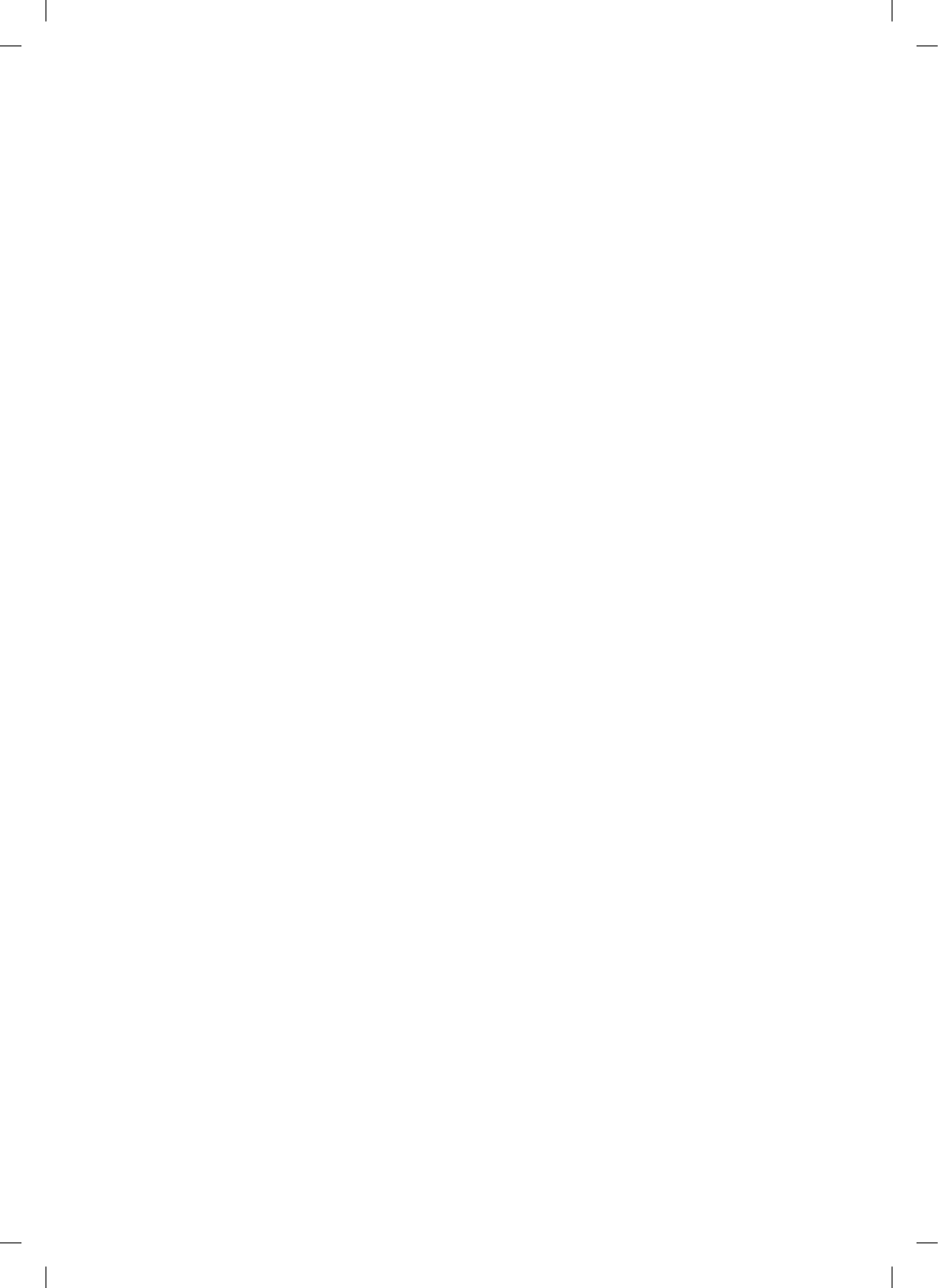### Abbreviations used

| <b>AMLA</b> Anti-Money Laundering Act                                            |              | <b>FOPI</b> Federal Office of Private Insurance              |  |
|----------------------------------------------------------------------------------|--------------|--------------------------------------------------------------|--|
| <b>AMLCA</b> Anti-Money Laundering Control<br>Authority                          | <b>GRECO</b> | Group of States against<br>Corruption                        |  |
| <b>CDB 08</b> Due Diligence Agreement of the<br><b>Swiss Bankers Association</b> |              | <b>MLO AMLCA</b> Money Laundering Ordinance<br>of AMLCA      |  |
| <b>DSFI</b> Directly Subordinated Financial<br>Intermediary                      |              | <b>MLO SFBC</b> Money Laundering Ordinance<br>of the SFBC    |  |
| <b>FAC</b> Federal Administrative Court                                          | <b>MROS</b>  | Money Laundering Reporting                                   |  |
| <b>FATE</b> Financial Action Task Force                                          |              | Office Switzerland                                           |  |
| <b>FCA</b> Federal Customs Administration                                        |              | <b>OAGS</b> Office of the Attorney General<br>of Switzerland |  |
| <b>FDF</b> Federal Department of Finance                                         |              | <b>SAP</b> Service for Analysis and Prevention               |  |
| <b>FEDPOL</b> Federal Office of Police                                           |              | <b>SFBC</b> Swiss Federal Banking                            |  |
| FFA Federal Finance Administration                                               |              | Commission                                                   |  |
| <b>FINMA</b> Financial Market Supervisory                                        |              | <b>SFGB</b> Swiss Federal Gaming Board                       |  |
| Authority                                                                        | <b>SRO</b>   | Self-Regulatory Organisation                                 |  |
| <b>FINMASA</b> Financial Market Supervision Act                                  |              |                                                              |  |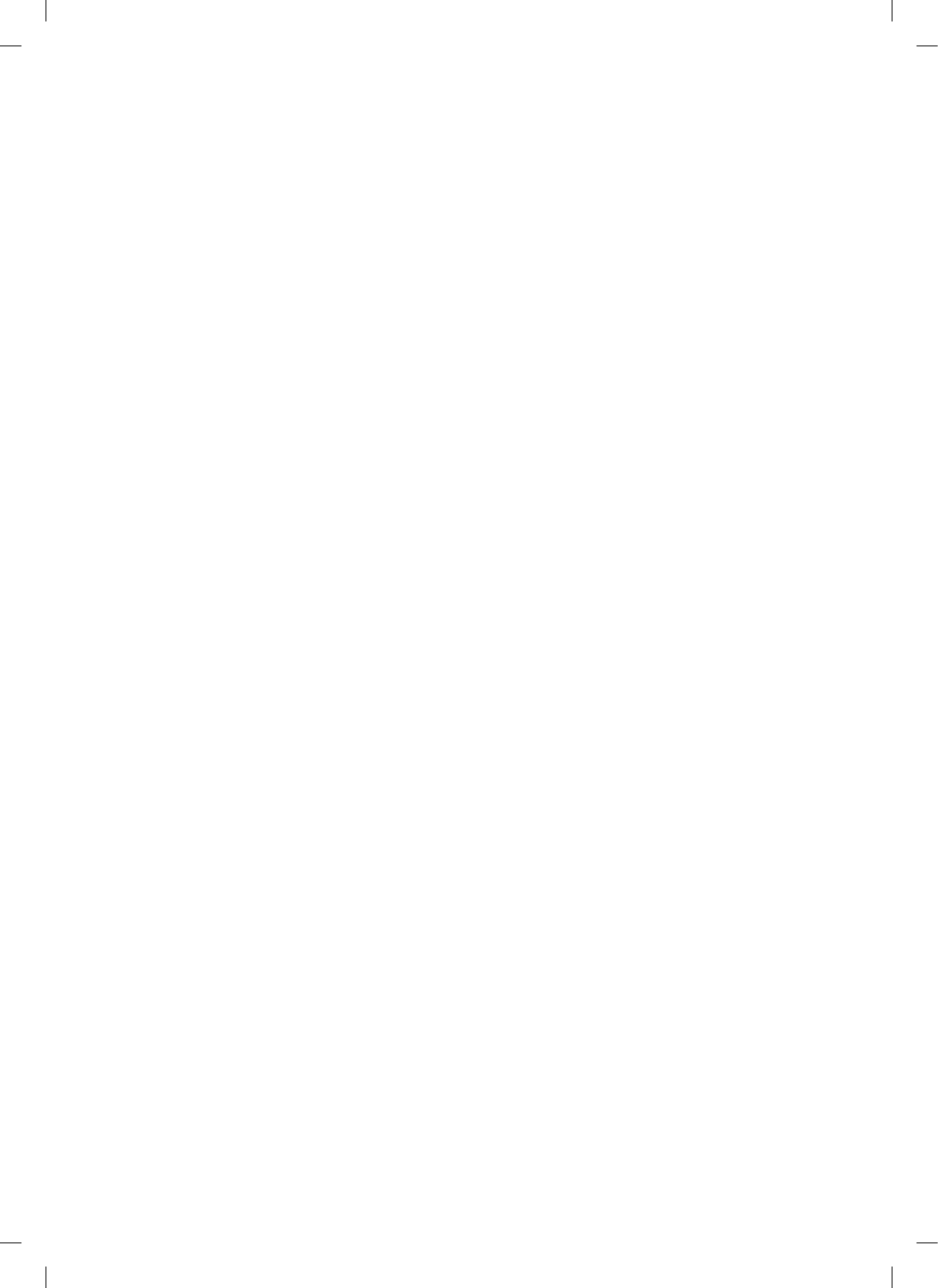### Summary

#### **Legal basis**

Revision to the Money Laundering Ordi-

nance: The Anti-Money Laundering Act was revised as part of the implementation of the revised recommendations of the FATF and the third FATF evaluation report on the Swiss system for combating money laundering and terrorist financing. As a consequence, the Control Authority thoroughly revised the Money Laundering Ordinance. The Ordinance of the Swiss Financial Market Supervisory Authority on the Prevention of Money Laundering and Terrorist Financing in the Rest of the Financial Sector (FINMA Money Laundering Ordinance 3, MLO-FINMA 3), entered into force on 1 January 2009. It now also extends to preventing terrorist financing. In addition, it introduces a new definition of the term 'transfer of money and assets,' relaxations in the area of identifying contract partners and organisational simplifications.

Fundamental ruling regarding factoring / forfaiting: In 2004 a cooperative which is active in the factoring/forfaiting business for its members demanded a challengeable decision from the Control Authority in respect of its subordination under the Anti-Money Laundering Act. The Control Authority ruled in favour of subordination, pointing to the wording of AMLA, which explicitly mentions factoring as an activity subject to AMLA. In a judgment dated 30 November 2007 the Federal Supreme Court granted the cooperative's appeal against the ruling of the Control Authority. The ruling was justified on the grounds that the activity in question was a credit business which objectively provided no opportunities for money laundering. In future it will be necessary to examine on a case by case basis how the new interpretation of the Federal Supreme Court is to be applied.

Federal Supreme Court ruling on the supervisory levy: With effect from 1 January 2006 AMLA introduced an annual supervisory levy for SROs and DSFIs to cover the costs of providing regulation. Ten out of the eleven SROs appealed against the decrees of the Control Authority for the 2006 supervisory levy. In 2007 the Federal Administrative Court ruled that passing on the costs of providing regulation was in accordance with the intention of the legislative branch, that the amount of the costs passed on was not open to challenge and that the ordinance of the Federal Council had a sufficient legal basis. However, the body issuing the ordinance was found to have exceeded its discretion in charging separate basic and additional levies. The Court then redetermined the supervisory levies. In autumn 2008 the Federal Supreme Court confirmed the findings of the Administrative Court in principle, stating that the issue of constitutionality had already been examined and approved by the legislative branch. Passing on the full costs of the Control Authority to the bodies supervised was permitted under the law. However, the Federal Council had exceeded its discretion in setting the basic levy. It therefore referred the matter back to the Control Authority for the individual levies to be recalculated and new decrees were issued in November 2008. In the future the supervisory levy will be charged on the basis of the FINMA Fees Ordinance.

#### **Self-regulatory organisations**

SRO audit standards: The Control Authority asked the SROs to draw up industry-wide recommendations for raising the comparability and informative value of their audit reports and submit these to the SRO Forum for discussion. Proposed solutions were established covering the content of the audit report, the level of detail of the audit results and the production of working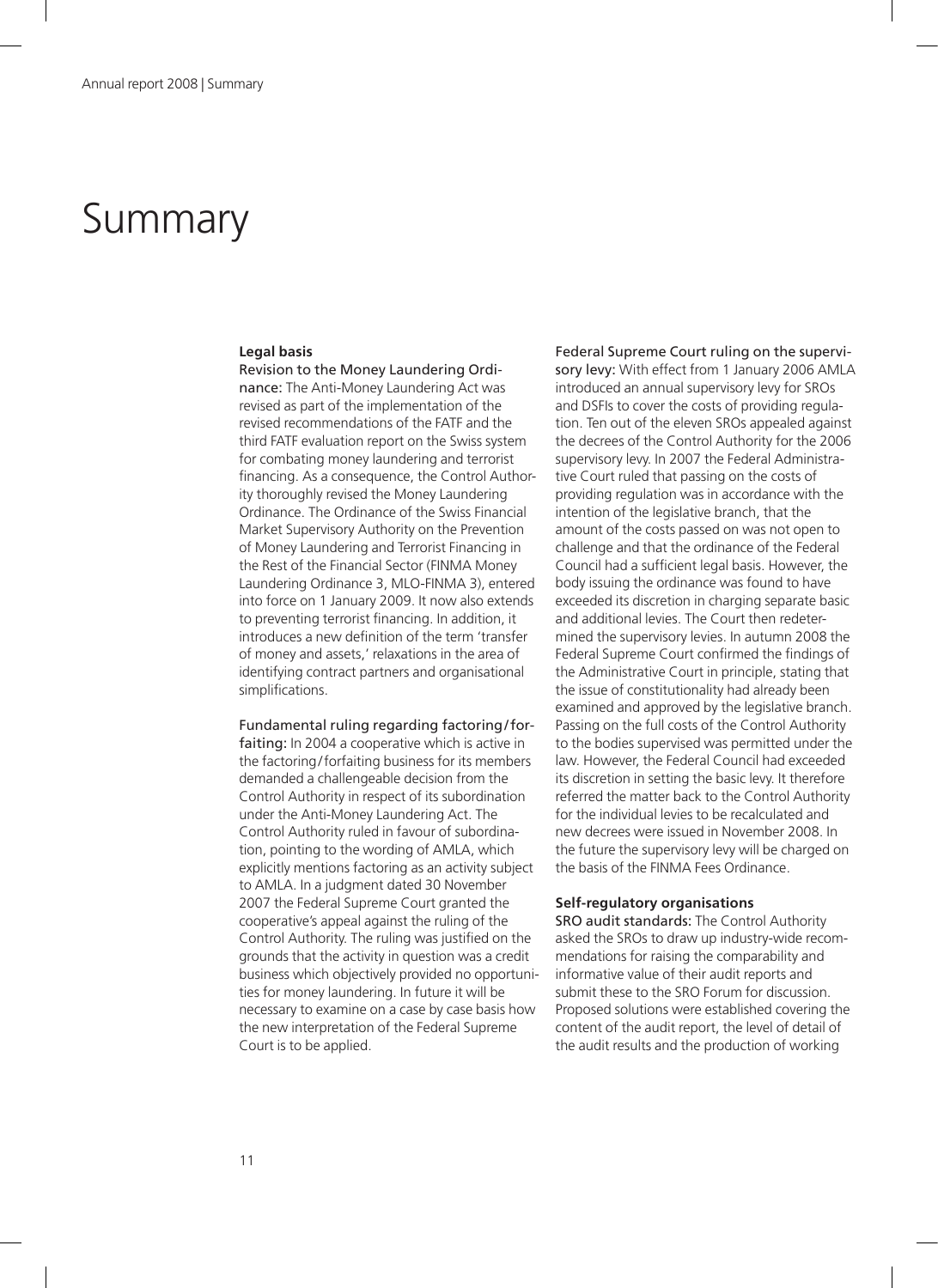papers. The SRO Forum anticipates reaching a decision on implementation in 2009.

Review of the status quo as part of SRO

supervision 2008: Instead of the standard annual audit, this year a review of the status quo was held with every SRO. These meetings were mainly used to pass on information about FINMA and the nature of future regulation. The revisions to SRO rule books following the amendments to the legal basis, particularly AMLA and the MLO AMLCA, were also discussed. The aim was to ensure that both sides were optimally prepared for the transition to FINMA.

Coordination conference: All of the eleven recognised SROs took part in a coordination conference on 2 December 2008. Instead of the workshops held in previous years, three speeches were delivered. In the first of these Jean-Christophe Oberson, a member of the board of OAR-G, spoke of the experiences of an SRO with regulation by the Control Authority. The second address, by Alain Robert, Managing Director and Head of Wealth Management & Business Banking for UBS Switzerland, considered the crisis in the financial sector in Switzerland. The third presentation was made by Eugen Haltiner, Chairman of the Board of Directors of FINMA and Urs Zulauf, Head of Legal, Enforcement and International at FINMA, on the role of FINMA in Swiss financial markets. Peter Siegenthaler, Director at the FFA, gave a review of the ten-year history of the Control Authority, closing with an expression of thanks to the SROs for their good cooperation.

#### **Directly subordinated financial intermediaries**

Licences: In 2008 59 financial intermediary licenses were granted, roughly the same as the previous year; this exceeded expectations for the year. No applications had to be rejected. One

application was not considered, however, as the SFBC had already ordered the liquidation of the applicant at the time it was submitted

AMLA audits 2008: In 2008 the Control Authority carried out for the last time the regular AMLA audits to verify that due diligence requirements had been met by those financial intermediaries directly subordinated to it. These established that, with only a few exceptions, due diligence obligations were being carried out well to very well. The rare grave shortcomings mainly related to identifying contractual parties, establishing beneficial owners, performing special duties to investigate and the need to obtain documentation and information. By contrast, risk management and the implementation of reporting requirements and asset freezes in the cases examined presented no problems.

Change of AMLA auditor project: FINMA will not itself function as an audit firm (new FINMASA term, previously auditor) or carry out regular AMLA audits. Financial intermediaries must therefore select an external audit firm approved by FINMA, in accordance with the new provisions of AMLA which entered into force on 1 January 2009. In order to ensure a smooth transition to the new system, the Control Authority ordered the DSFIs in question to find an external audit firm in 2008 so, with a few well-founded exceptions, the switchover was complete by the end of the year.

#### **Rulings / measures by the Control Authority / sanctions**

Withdrawal of licence / judgment of the Federal Administrative Court dated 23 June 2008: In 2006 the Control Authority withdrew the licence of a company that was mainly active in setting up and running domicile companies on the grounds of serious breaches of AMLA and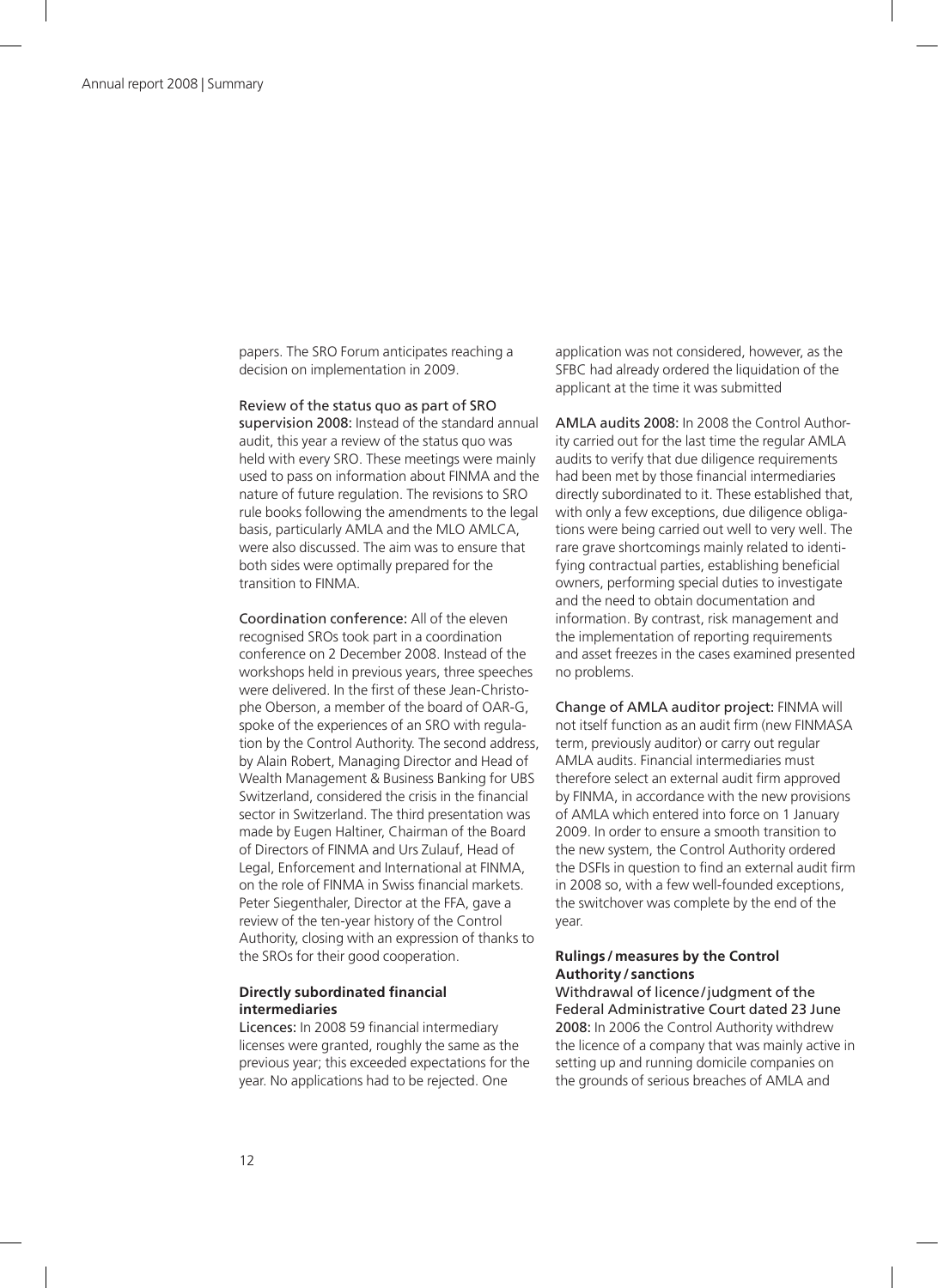ordered it to be wound up. In a judgment dated 23 June 2008 the Federal Administrative Court granted the company's appeal and overturned the ruling of the Control Authority. The court justified this on the grounds that the grave shortcomings had since been remedied, and as such the ruling of the Control Authority had to be regarded as disproportionate at the present time.

Measures to rectify irregularities: The majority of breaches of due diligence were either of a strictly formal nature or only minor material shortcomings, and hence could be resolved by means of a follow-up letter, a written document similar to an official decree. In other instances there was no need for an official decree because the financial intermediaries accepted the threatened measures during the legal hearing.

#### **Market regulation**

#### A review on eight years of market regulation:

The Control Authority took on the legal task of regulating the market in April 2000, the date from which financial intermediaries were required to obtain a licence and/or join an SRO. The aim of this regulation was, on the one hand, to ensure that all financial intermediaries then applied for a license and/or joined an SRO on pain of liquidation or winding-up proceedings being launched against them, and on the other hand to enforce prevention by means of an active presence in the market. These actions were based on information from the financial markets themselves or from other official bodies. In addition to this reactive market regulation, the Control Authority also carried out «pro-active» regulation based on its own sector-specific or geographically-focused research.

#### **Audit**

Updating the list of accredited lead auditors and registering as an AMLA auditor with the Audit Supervisory Authority: In view of the transfer of data to FINMA the Control Authority updated its database of accredited lead auditors by sending out a questionnaire to all AMLA auditors (in future to be referred to as audit firms). The survey revealed that nearly all previously accredited persons have been definitively or provisionally registered with the Federal Audit Supervision Authority.

#### **Coordination with other official agencies**

Three meetings took place at which information was exchanged between the official government agencies engaged in combating money laundering (AMLA CA, FOPI, SFBC, SFGB, MROS, FED-POL/DAP, OAGS). This cooperation will be continued in a suitable form now that FINMA has been set up. Since 1 February 2009 the Federal Customs Administration (FCA) which has recently been given new legal duties in combating money laundering and terrorist financing has also been involved.

#### **International affairs**

Financial Action Task Force on Money Laundering (FATF): As before, the FATF comprises 32 member states and two member organisations; the joining procedures for South Korea and India are still underway. As part of the third round of country evaluations, 2008 saw six reports from member states received and published by the plenary meeting of the FATF. In 2008 Switzerland reported on progress made for the second time and will submit its final report in 2009.

During the year the FATF published an open declaration to various states on the poor implementation of international standards on combating money laundering and terrorist financing.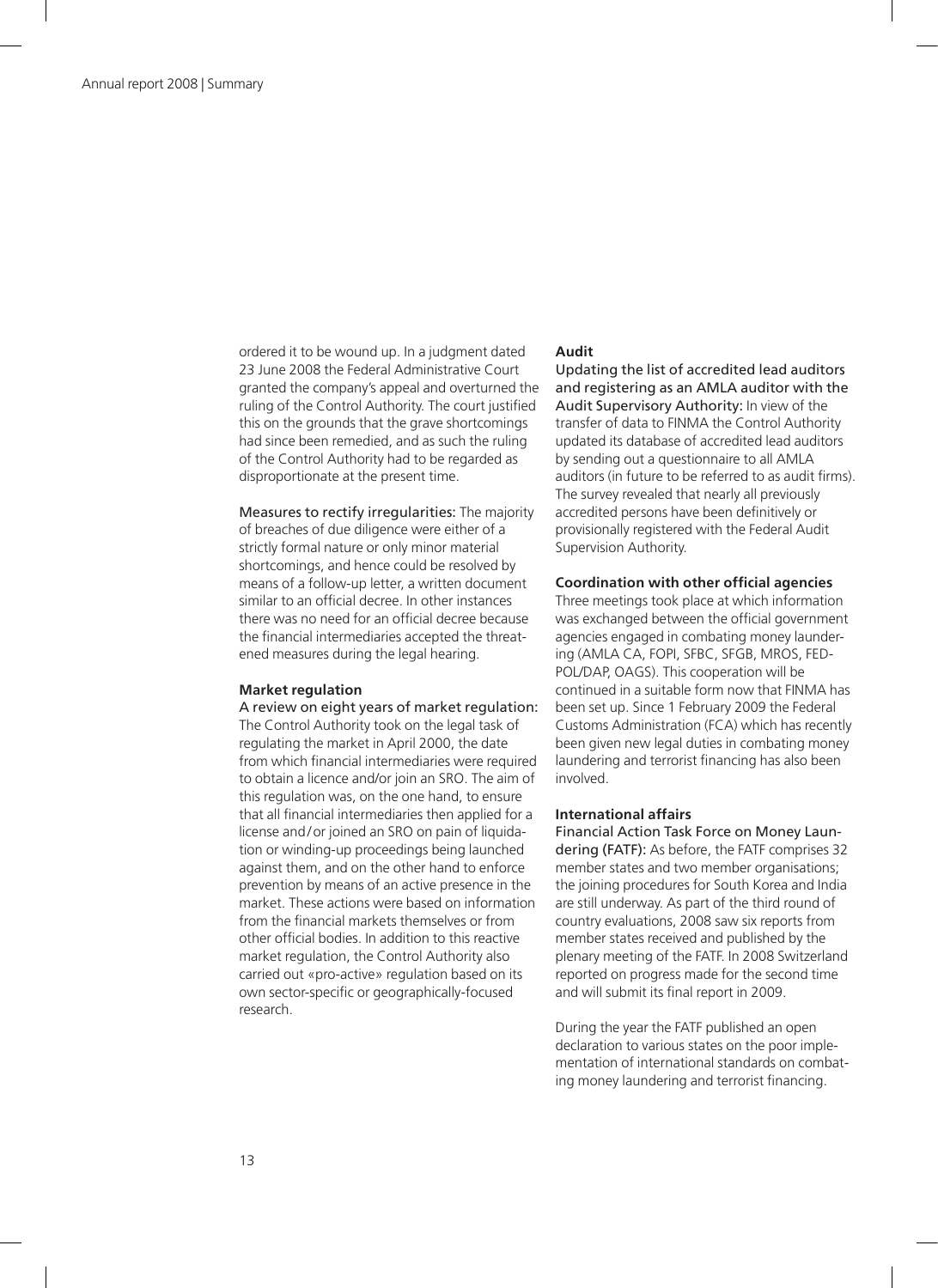A review of the principles of the FATF was launched under the presidency of Brazil, which commenced in July 2008. Where possible, however, there should be no changes to the 40+9 recommendations before the third country evaluation cycle has been completed.

Other work carried out by the FATF during the year included a «best practice paper» on combating trade-based money laundering and a comprehensive typology report in the context of the financial provisions of the UN security council resolutions to counter proliferation of weapons of mass destruction.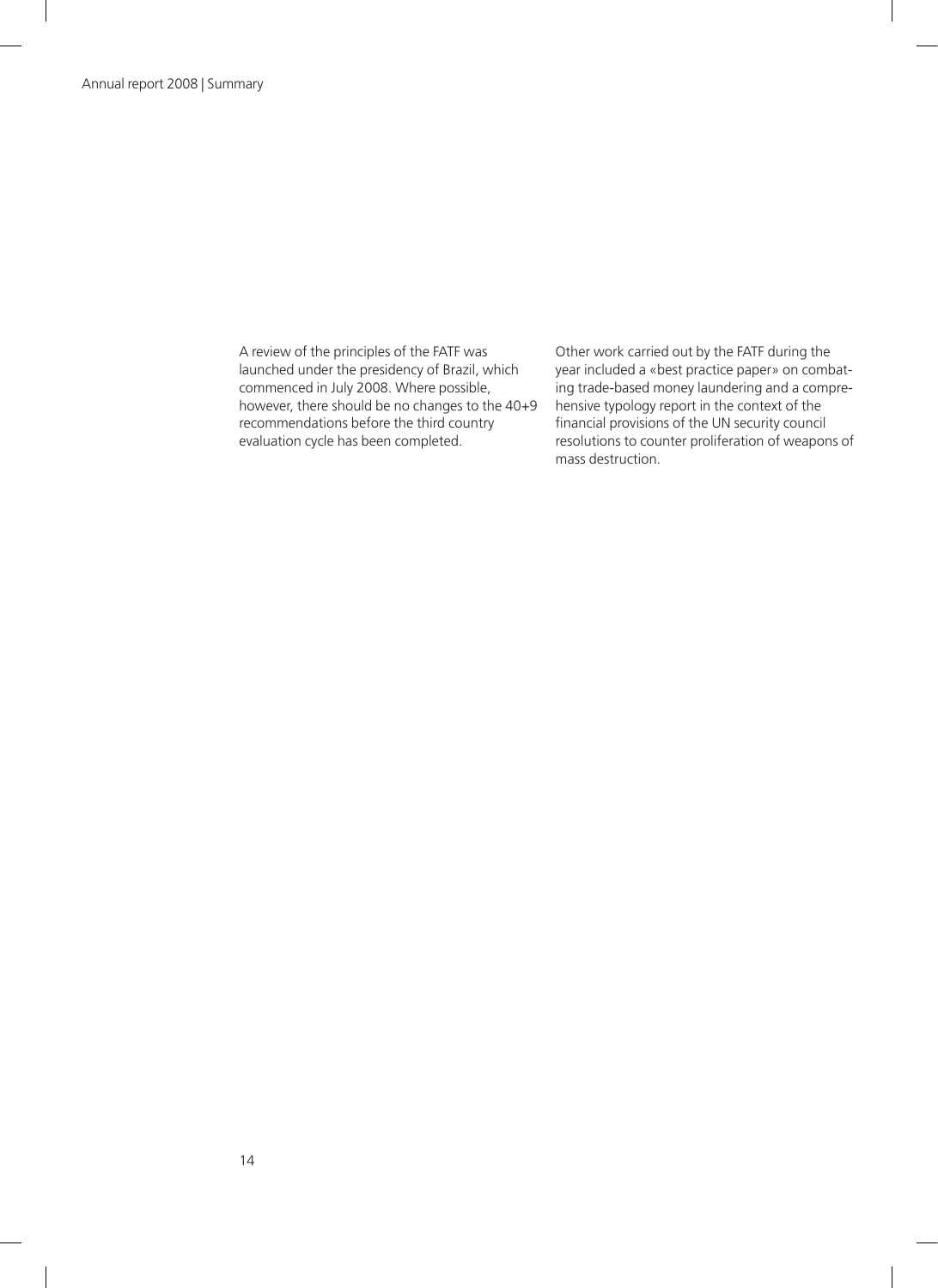### 1 Introduction

Until 31 December 2008 the Anti-Money Laundering Control Authority was the regulatory agency for financial intermediaries in the nonbanking sector who on a professional basis accept or hold on deposit assets belonging to others or who assist in the investment or transfer of such assets. In order to carry out such activities these financial intermediaries must be members of a recognised SRO or be licensed by the regulator. The regulator's task is of a preventative nature and regulatory activity is restricted to ensuring compliance with the duties set down in the Anti-Money Laundering Act.

This annual report is intended to provide full and transparent information on the activities of the Control Authority in 2008. Once the tasks of the Control Authority have been assumed by FINMA in 2009, this information will in future be provided by that body.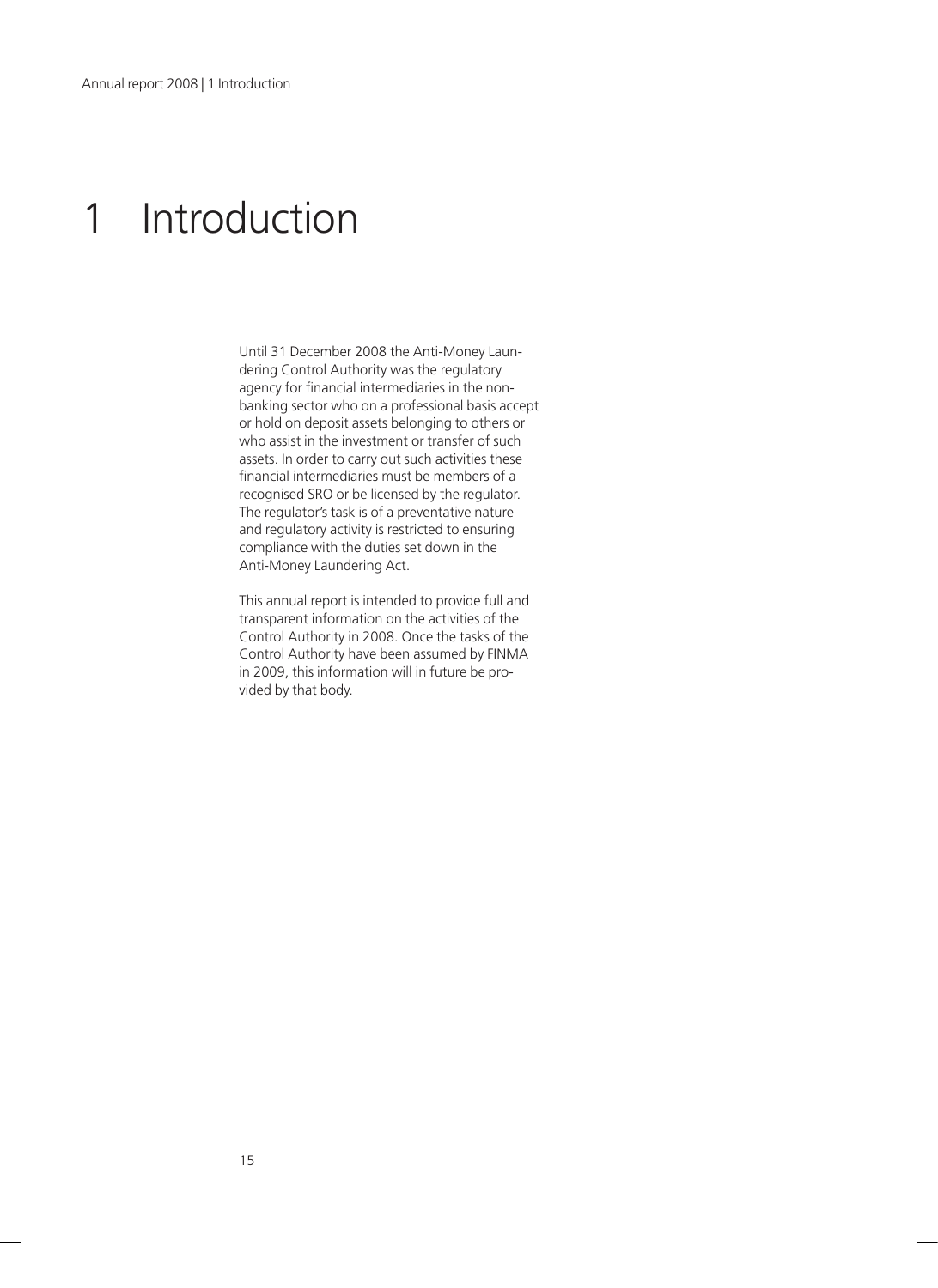### 2 Staff matters

The project to launch FINMA resulted in staff reductions and restructuring at the Control Authority in 2008. From 2009 the duties of the Control Authority will be carried out by various domains and divisions of FINMA; consequently, the Control Authority was wound up with effect from 31 December 2008. Directly subordinated financial intermediaries will in future be regulated by the Banks / Financial Intermediaries domain, and SROs by the Legal / Enforcement / International domain. Enforcement will also no longer be involved in regulating DSFIs or SROs.

Between August and December 2008 16 members of staff left the Control Authority, most to take up new jobs in federal or cantonal government or the private sector. Considerable commitment from the remaining staff, fixed-term appointments and temporary workers ensured that the remaining work could be completed. Apart from carrying out all the other tasks of the Control Authority, one major challenge was to issue the decree on supervision costs to all supervised entities. For the DSFIs this related to the years 2007 and 2008, and for the SROs the years 2006–2008. The dispatch to the Federal Archive of all files to be retained also had to be finished; this involved around 2,000 dossiers.

We would like at this point to express our sincere thanks to our staff for all the work they put in to maintain operations under difficult circumstances. We are convinced that their qualifications will enable them to be successful in their future careers.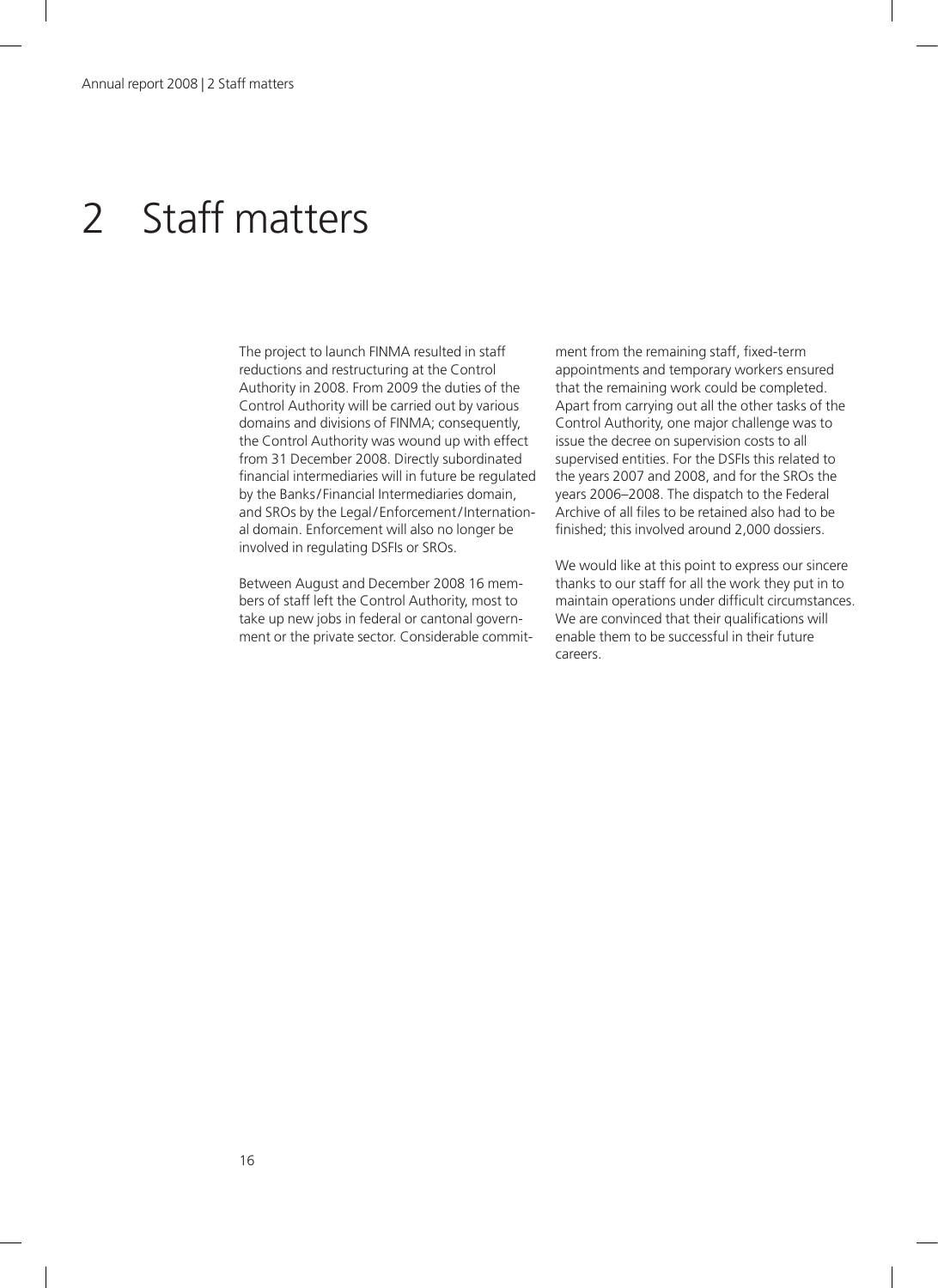### 3 Legal basis

#### **3.1 Revision of the Anti-Money Laundering Act AMLA**

Two legal amendments came into force in 2008 which significantly altered the import of the Anti-Money Laundering Act. Firstly, on 15 October 2008 the Federal Council voted for the Federal Act on the Swiss Financial Market Supervisory Authority of 22 June 2007 (Financial Market Supervision Act, FINMASA) to enter into full legal effect on 1 January 2009. Some provisions of this act, allowing for the organisational structure of FINMA to be set up during the course of 2008, had been in force since 1 February 2008. Secondly, on 3 October 2008 parliament approved the Federal Act on Implementing the Revised Recommendations of the FATF (the FATF Implementation Act). This act and the amendments to AMLA it contains, with the exception of Art. 41 - Federal Council Decree on Export Provisions, were set to come into force on 1 February 2009.

The main amendments to AMLA arising out of FINMASA are the following:

- —The wording of the act has been adjusted to bring it in line with the new organisational structure resulting from the creation of FINMA.
- —The regulatory agency involved in combating money laundering is now the newly implemented FINMA, which is the result of the merger of the SFBC, FOPI and AMLCA, and the SFGB. The rules governing the areas of responsibility have also had to be altered accordingly.
- —Another change which is consistent with FINMASA terminology is the replacement of the term «auditor» with «audit firm». There are new rules in AMLA covering registration as an AMLA audit firm.
- —A new legal basis has been created to launch a publicly accessible electronic directory of all financial intermediaries belonging to an SRO.
- —In the future FINMA and the SROs will be able to exchange relevant information.
- —The offence of failing to observe reporting requirements will now be subject to a higher fine and made stricter by extending it to cover cases of negligence.
- —The offences of carrying on a business without a licence and disregarding official decrees have also been tightened and revised in FINMASA.

The main amendments to AMLA arising out of the FATF Implementation Act are as follows:

- —The scope of the Anti-Money Laundering Act has now been extended to cover combating money laundering and terrorist financing.
- —When identifying a legal entity as a contracting party the person acting on behalf of that party must also be identified and the terms of their power of attorney for the contracting party noted.
- —The nature and purpose of the business relationship desired must be identified using a risk-based approach.
- —There is no need to carry out due diligence for transactions involving small amounts where there are no grounds for suspicion.
- —There is now a duty to report as soon as negotiations are broken off.
- —The ban on passing on information does not apply in respect of financial intermediaries who are in a position to block the assets concerned, or within a group, or in respect of other financial intermediaries who have a contractual relationship with the same party relating to the same assets.
- —Financial intermediaries filing a report are no longer only exempt from liability and criminal prosecution in cases where they have acted with due diligence; this now applies as long as the report is filed in good faith. The exemption now also applies to SROs.
- —The Reporting Office may not pass on the names of the financial intermediary or staff filing the report to foreign criminal investigation agencies.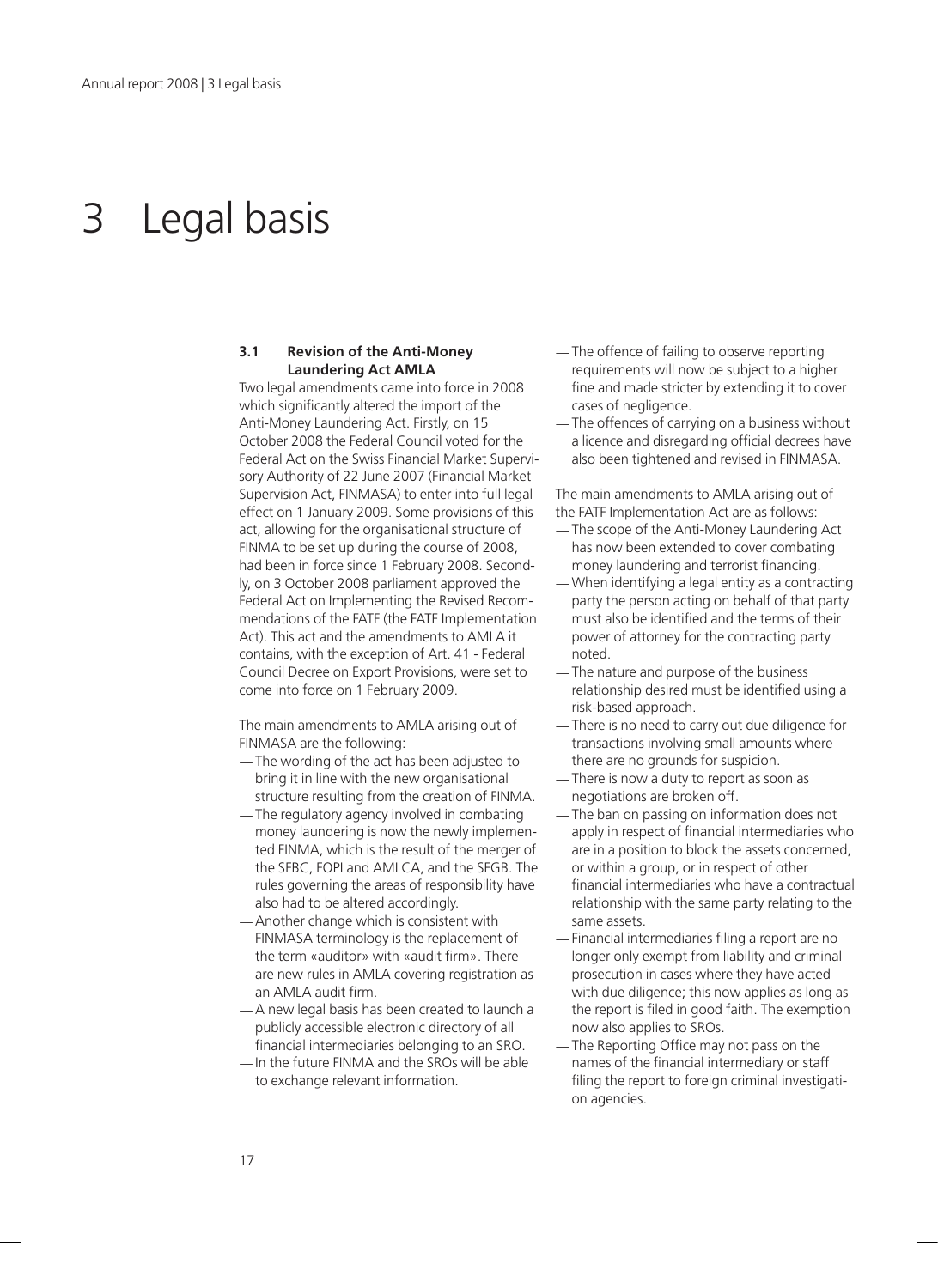—The Federal Council is now responsible for issuing implementation orders regarding AMLA. These may be delegated to FINMA or the SFGB for matters that are technical or of lesser significance.

#### **3.2 Revision of the Money Laundering Ordinance of the AMLCA**

In view of the revision of AMLA to implement the 40 recommendations of the FATF, the Control Authority decided to partly revise the relevant ordinance. The amendments planned were also intended to codify existing practice.

A change in strategy resulted in what was intended to be a partial revision becoming a total revision of the ordinance. The Ordinance of the Swiss Financial Market Supervisory Authority on the Prevention of Money Laundering and Terrorist Financing in the Rest of the Financial Sector (FINMA Money Laundering Ordinance 3, MLO-FINMA 3) entered into force on 1 January 2009, apart from the provisions which under Art. 49 of the revised ordinance which took effect at the same time as the revised Anti-Money Laundering Act on 1 February 2009.

Like the ordinance it replaces, MLO-FINMA 3 applies to financial intermediaries under Article 2 para. 3 AMLA. Features of the new ordinance include express reference to terrorist financing and a new definition of the term «transfers of money and assets». It also introduces simplifications to the process of identifying contract partners, gathering information on business relationships and organisational issues.

#### **3.3 Revision to the practical commentary provided by the Control Authority**

In 2008 the Control Authority subjected its commentary on the scope of application of AMLA in the non-banking sector to a thorough review and revised it to reflect the most recent judgments of the Federal Supreme Court on issues of subordination and previously unpublished practical interpretations. In addition to these material changes, the arrangement of subjects and the user-friendliness of the commentary were also improved. The compilation of the practical interpretation of Art. 2 para. 3 AMLA was also given footnotes providing references and commentary. This was published on the website, allowing it to be used as a working instrument by financial intermediaries and SROs in the nonbanking sector and ensure continuity in terms of interpretation following the transfer of the Control Authority's tasks to FINMA.

#### **3.4 Ruling of the Federal Supreme Court on the subordination of factoring / forfaiting**

In summer 2004 a cooperative that disputed being deemed a financial intermediary within the definition of Art. 2 para. 3 AMLA demanded a challengeable decision from the Control Authority on its subordination under AMLA.

The cooperative was invoiced for goods delivered to members of the cooperative. It paid the amount owed to the supplier who issued the invoice, less a contractually agreed fee. The cooperative then passed the original invoice on to the relevant member, which settled its debt to the cooperative. The credit risk was borne by the cooperative.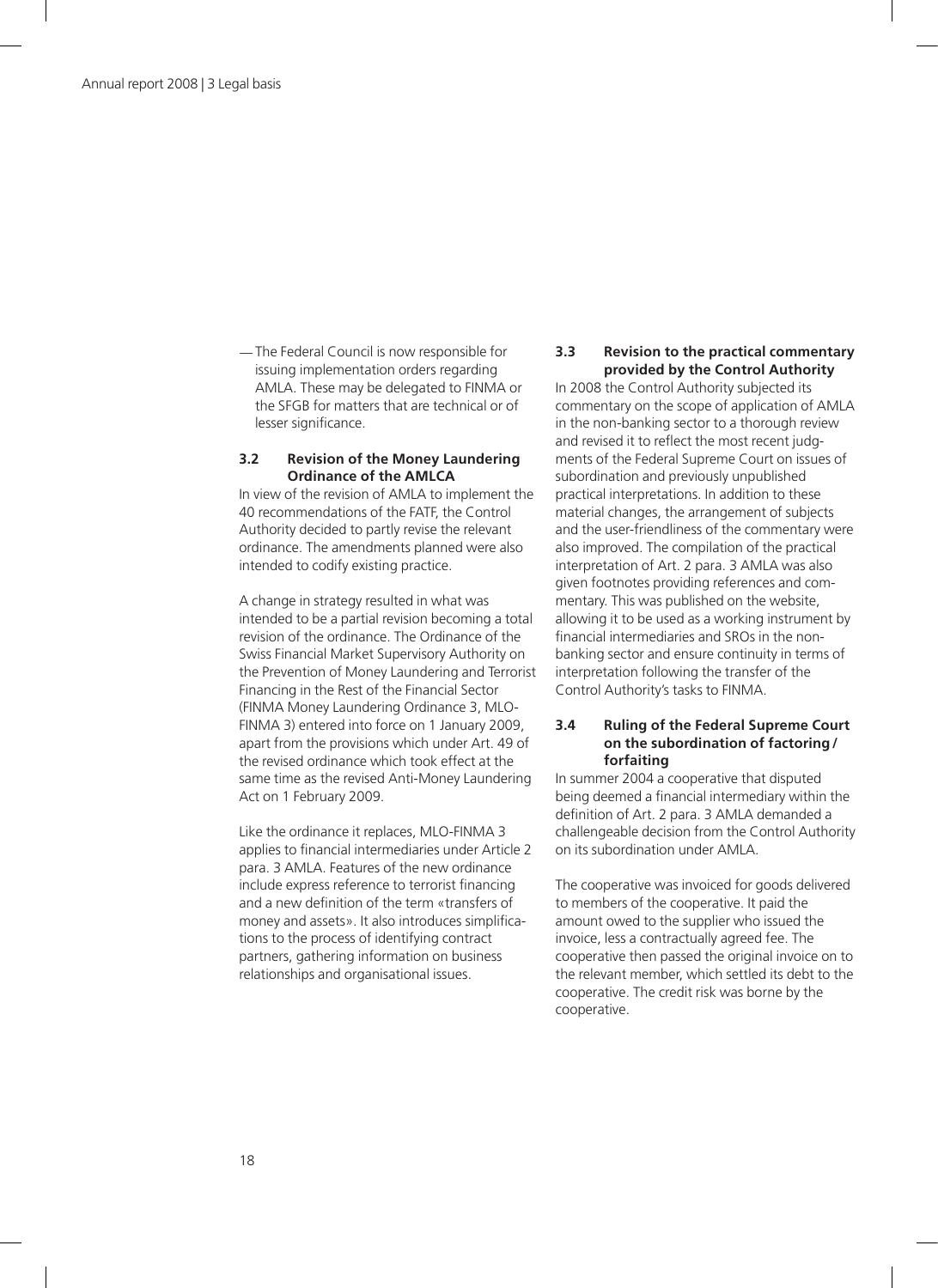Given that this is definitely considered factoring and that the Anti-Money Laundering Act explicitly mentions factoring as an activity (Art. 2 para. 3a AMLA), the Control Authority held that the cooperative in question was a financial intermediary. The cooperative filed an appeal against this decision with the legal department of the Federal Finance Administration and then with the Federal Supreme Court.

On 30 November 2007 the Federal Supreme Court ruled (2A.62 / 2007) that the activities of the cooperative were not subject to the Anti-Money Laundering Act. As part of its deliberations the court considered the separate contractual arrangements surrounding the factoring and examined each of these for subordination. The conclusion reached by the court was that the contractual relationship between the cooperative and the various suppliers was a credit transaction. The money laundering risk implicit in the payment of interest and principal in such activities would in fact justify subordination to AMLA. However as payments only moved from the cooperative to the suppliers, and these do not repay either interest or principal because of the offsetting undertaken, objectively speaking the suppliers had no ability to launder money. It was therefore held that the Anti-Money Laundering Act did not apply in this case.

In other words, the Federal Supreme Court placed a higher priority on the aim and purpose of the Act than on its actual wording. However, it does not seem appropriate to cast the entire practice of the Control Authority as regards subordination into doubt on the basis of this judgement. In future it will be necessary to examine on a case by case basis how the new interpretation of the Federal Supreme Court is to be applied.

#### **3.5 Federal Supreme Court ruling on the supervisory levy**

As part of the Federal cost-cutting programme of 2003, the legal basis was created in AMLA for an annual supervisory levy to cover the costs of regulation. This measure took effect from 1 January 2006. According to the implementation provisions of the Federal Council, the supervisory levy for SROs consisted of a basic levy and an additional levy. Under the basic levy, 25 percentage of the costs relevant for SROs were spread equally over all SROs. The remaining 75 percentage were allocated based on the number of affiliated financial intermediaries and the previous year's gross income.

Ten out of the eleven SROs filed appeals with the FDF against the decrees of the Control Authority for the 2006 supervisory levy. They claimed that the supervisory levy was an unconstitutional tax, that it had been calculated incorrectly, and that the formula in the ordinance contained factors not provided for under the law. The intention of the legislative branch, they argued, was that the supervisory levy should only cover the actual costs of regulation, not any additional costs incurred by the Control Authority. In its response to the appeal the Control Authority stuck to the way it had calculated the supervisory levy, maintaining that the intention of the legislative branch had been to pass on the full costs of the Control Authority to those supervised.

On 1 January 2007 these outstanding matters came under the aegis of the newly created Federal Administrative Court, which had been established as part of the major shake up of the judicial system. This court ruled in November 2007 that passing on the costs of regulation was in accordance with the intention of the legislative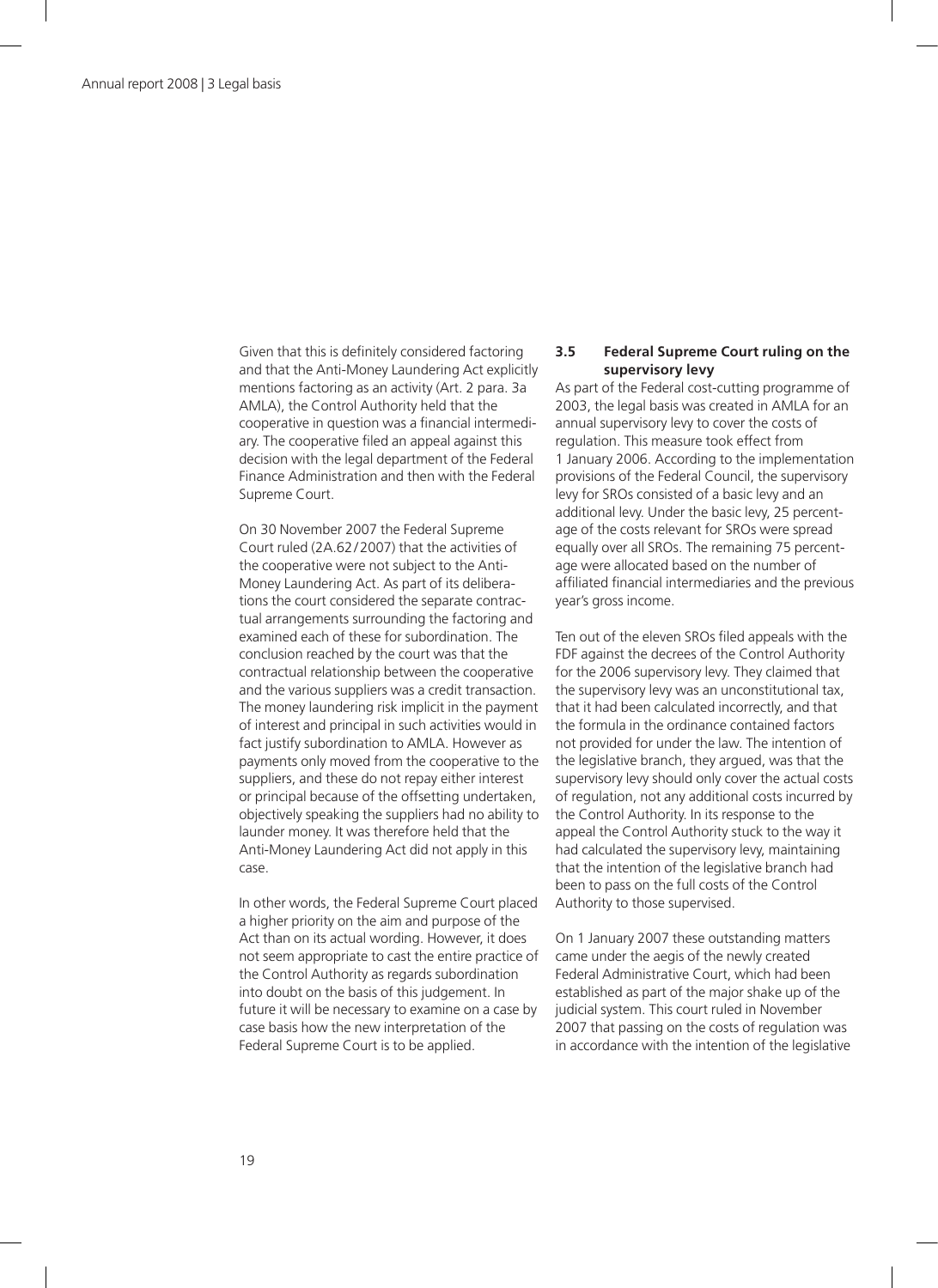branch and the meaning and purpose of Article 22 AMLA. As Federal laws can be determinant for all authorities that apply the law, it ruled that the question of constitutionality could be left open. The extent of the costs passed on by the Control Authority was also held to match the intention of the legislative branch. However, the fixed basic levy was held to breach the legal calculation criteria and to cause unequal legal treatment. In the case of the smallest SRO the basic levy amounted to 82 percentage of its total supervisory levy, with the result that the overwhelming share of the levy it was being charged had been calculated using criteria that had no legal basis. The court therefore concluded that the body issuing the ordinance had exceeded its discretion under Art. 22 para. 3 AMLA and that the rules for the basic levy were unlawful and could not be applied. It then redetermined the supervisory levies for each of the SROs which had appealed on the basis of the number of their affiliated financial intermediaries and their gross income.

Both the SROs and the Control Authority then appealed to the Federal Supreme Court against this ruling. In autumn 2008 the Federal Supreme Court confirmed the findings of the Administrative Court in principle, noting that it had recently affirmed this opinion and adopted Article 22 AMLA in FINMASA. Passing on the full costs of the Control Authority to the bodies supervised was permitted under the law, it found. In the matter of the basic levy the Federal Supreme Court held that the Federal Council had exceeded the discretion granted it under Article 22 AMLA. It stated that the supervisory levy owing for 2006 had to be recalculated and allocated to the individual SROs using the same rules for all SROs (including those which had not appealed). The matter was therefore referred back to the Control Authority for the individual levies to be recalculated.

The Control Authority issued a new decree in November 2008 setting the supervisory levies on the basis of the number of financial intermediaries affiliated to each SRO and its gross income. One SRO has filed an appeal against these decrees. In future the supervisory levy will be charged on the basis of the FINMA Fees Ordinance.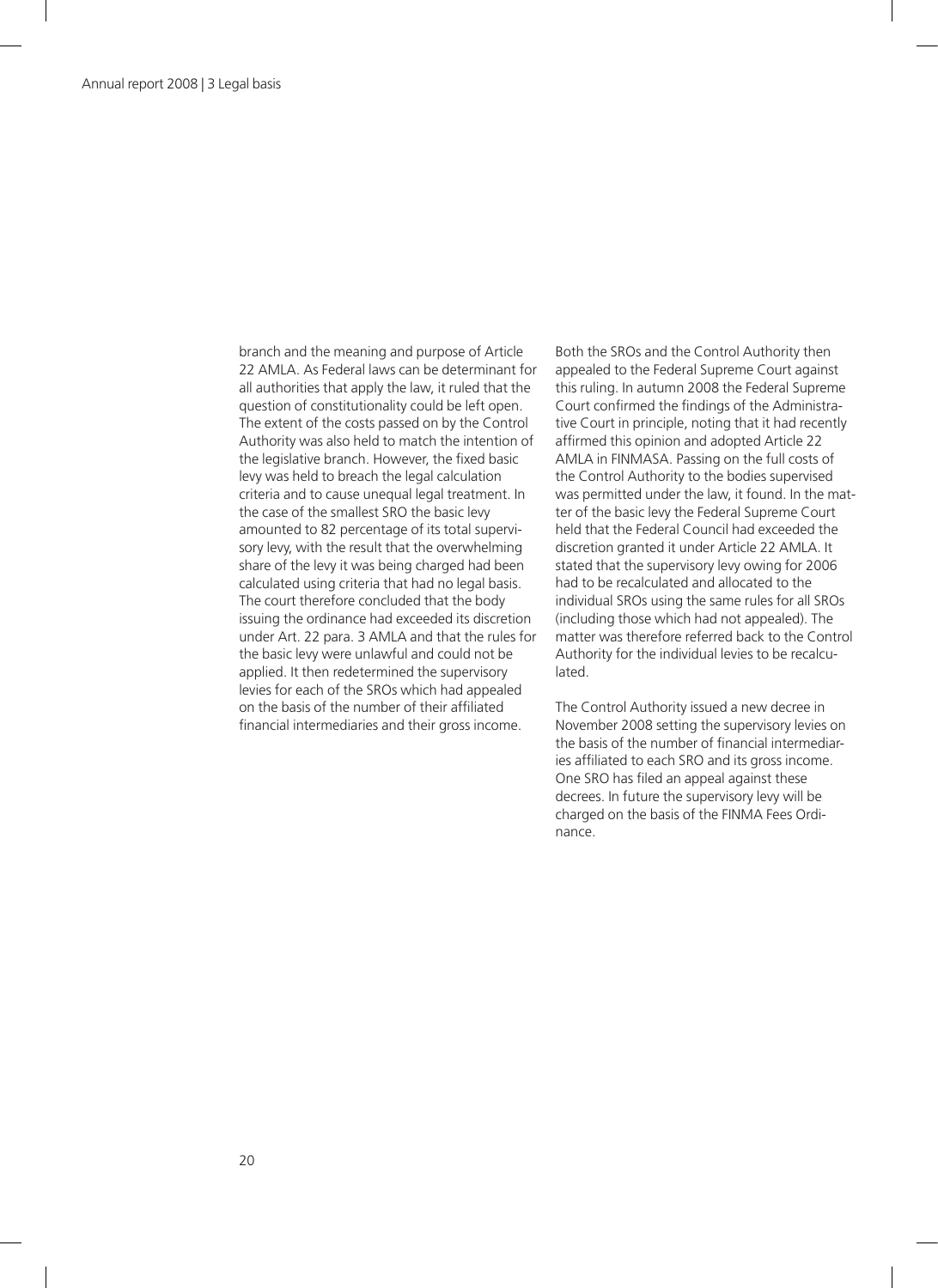# 4 Relations with self-regulatory organisations (SROs)

#### **4.1 SRO audit standards**

Every SRO has its own model for audit reports. As many auditors work for several SROs and produce reports with varying levels of significance, the Control Authority suggested that SROs set up a working party to discuss the requirements to be placed upon the audit reports and present the results to the SRO Forum. There is no intention to set rules for SROs on the form and content of audit reports; rather the aim is that recommendations be drawn up to help reach a common standard for them. Based on a proposal by the Control Authority the working party came up with suggestions covering the features of audit reports, details to be provided on shortcomings, production of working papers and the definition of audit procedures and the activities of the financial intermediary and the client structure. A decision on implementing these will have to be taken by the SRO Forum during 2009.

#### **4.2 Investigative proceedings in the SRO area**

Good cooperation between authorities in matters of administrative assistance meant that investigations into SRO members and sanctions procedures against them were launched in parallel with more serious criminal proceedings into alleged narcotics offences and bribery of foreign officials In some areas of financial services, such as transfers of money and assets, stricter control is needed in order to capture all accessory parties without exception and to prevent sub-agent relationships being formed. Tightening controls here is good for the reputation of the sector, which provides services for an important part of the payment services industry. In some cases where payment services are being provided for fiduciaries, increased attention must be paid to deviations from the client profile and increased risks, specifically when large amounts are being broken down. It is very important in such instances to

establish the economic rationale of the transactions. We would therefore like to remind all those concerned that where there is a suspicion that the rules of an SRO are being breached it is mandatory to investigate the circumstances, so that any sanctions which may be necessary can be decided. In order to implement the rule books, the Control Authority can issue decrees that irregularities be rectified, or that investigations be carried out, or that decisions be taken as to how to proceed under the self-regulatory arrangements.

#### **4.3 Review of the status quo as part of SRO supervision 2008**

The annual audit is an important part of the Control Authority's regulation of the eleven recognised SROs, a point that was emphasised in the last country evaluation carried out on Switzerland by the Financial Action Task Force (FATF). The special circumstances this year made it necessary for the audit to take a slightly different form. This time, a consideration of mechanisms and special features since the last audit was not the focus of attention. As part of the reviews of the status quo carried out with each SRO after October 2008 they were advised of the state of preparations for the merger of the different bodies to create FINMA, and the first specific information was passed on about the future form that regulation by FINMA will take. A second major issue was revising SRO rule books following the changes to AMLA, MLO AMLCA, and the CDB 08 and the SFBC MLO, which took effect in summer 2008 and have some impact on the para-banking sector. The Control Authority itself was keen to establish the details of how much time and effort would be required to change the rule books, so it could plan for the use of its own resources. Finally, the reviews provided an opportunity to discuss individual points such as minor outstanding issues and staff changes. The aim of the 2008 status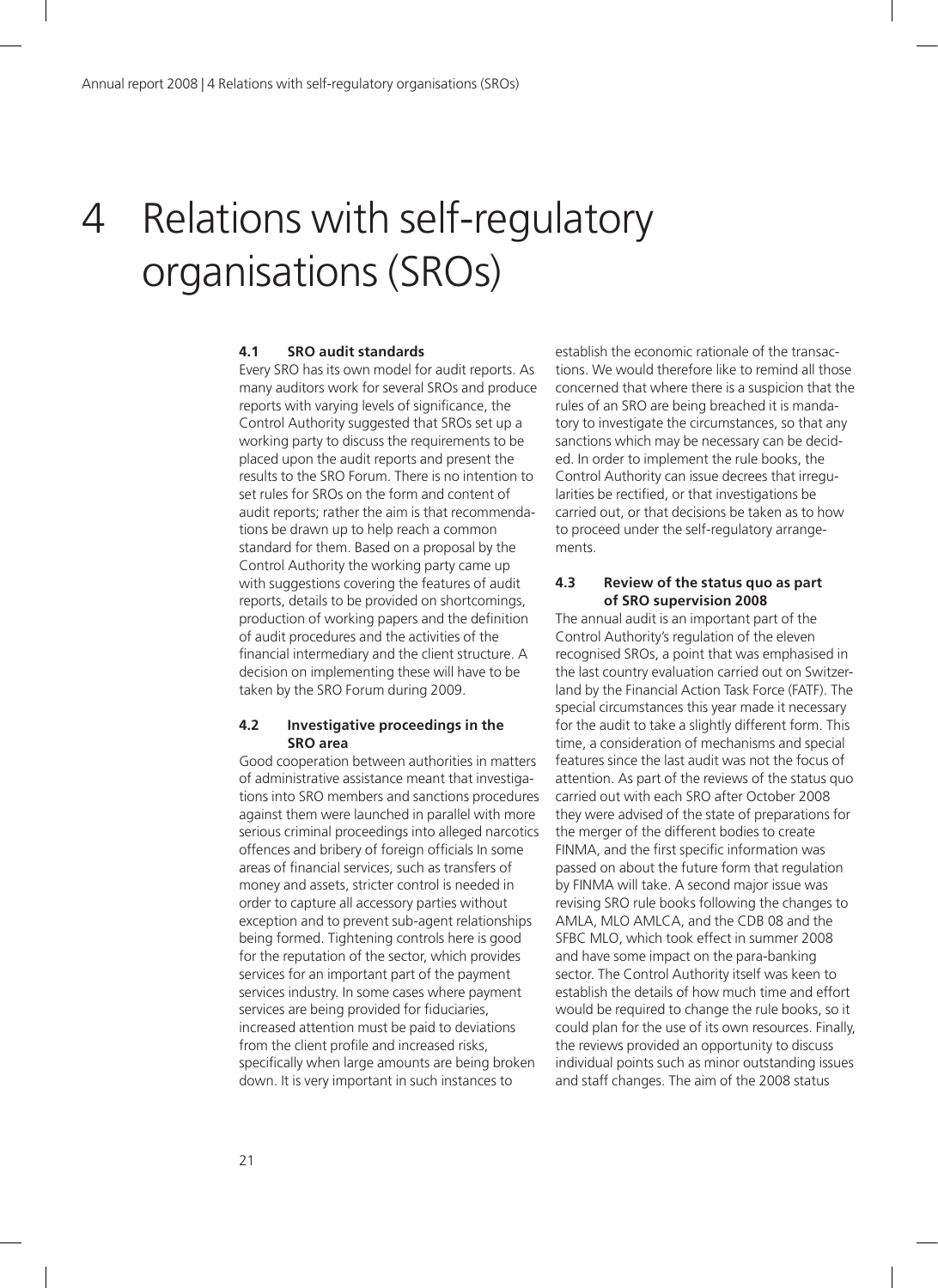quo review meetings was to ensure that everything necessary was done by both the SROs and the regulator to permit a smooth transition to FINMA.

#### **4.4 Coordination conference**

On 2 December 2008 the Control Authority held its seventh annual coordination conference; all eleven SROs took part. The agenda was adapted compared to previous years to reflect the fact that this was the last one to be held under the auspices of the Control Authority. Instead of holding workshops in the morning, as was previous practice, three speeches were given; these were all greeted with great interest. The first of these was given by Jean-Christophe Oberson, a member of the board of OAR-G, who spoke of the experiences of an SRO with regulation by the Control Authority. Then came an address on the crisis in the financial sector in Switzerland from

Alain Robert, Managing Director and Head of Wealth Management & Business Banking for UBS Switzerland. In the afternoon the presentations ended with Eugen Haltiner, Chairman of the Board of Directors of FINMA, and Urs Zulauf, Head of Legal Enforcement International, talking about the role of FINMA in Swiss financial markets. Peter Siegenthaler, Director at the FFA, gave a review of the ten-year history of the Control Authority, closing with an expression of thanks to the SROs for their good cooperation. The SRO Forum praised the work of the Control Authority over the past decade and the participants bid a rousing farewell to it as a part of the Federal Finance Administration. The conference ended with SRO representatives enjoying an aperitif to the musical accompaniment of the Sweet Lorraine jazz band and singer Birgit Ellmerer.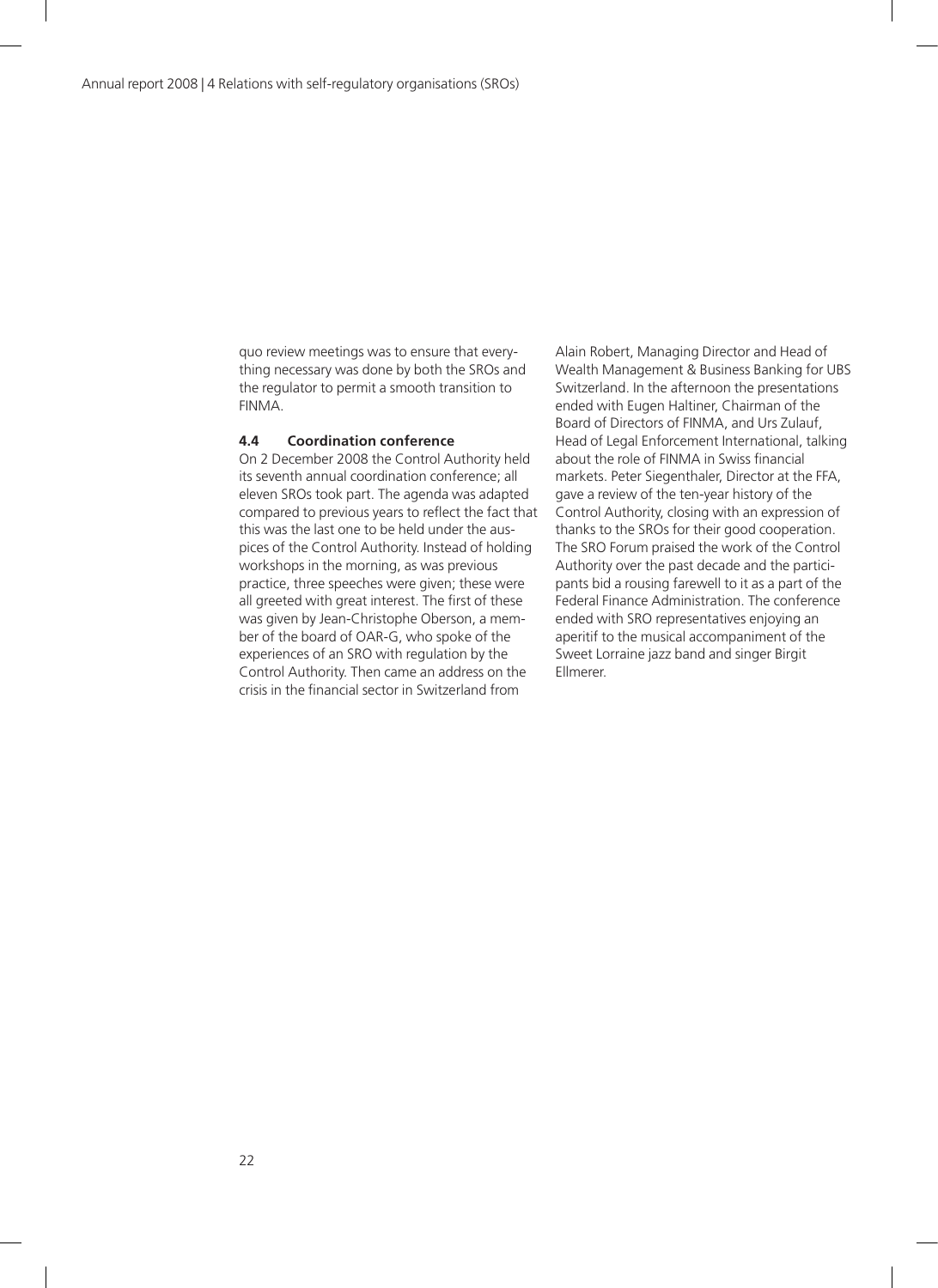# 5 Directly subordinated financial intermediaries (DSFIs)

#### **5.1 Introduction and general**

In 2008 62 people applied to the Control Authority for a licence to conduct financial intermediary business. 59 licences were granted during the year. The number of applications received in 2008 was roughly the same as the previous year, although the Control Authority had planned for a decline. No applications had to be rejected. Those applications where there might have been good grounds for rejections were withdrawn. Last year for the first time ever, an application for a licence was not considered. The decision to do this was taken because the deadline for submitting the application set for the financial intermediary in question by the Banking Commission had expired and it had already been determined when the application was submitted that the Banking Commission would order it to be liquidated.

There were many cases where applications were incomplete or undocumented. Applicants had particular difficulties with the Control Authority's insistence that they demonstrate due diligence requirements are being implemented. However, there were no instances where the Control Authority resorted to the option open to it under the Federal Administrative Procedures Act of refusing to consider an application. Declining to consider applications would increase the risk of illegal and hence unregulated activity and lead to unnecessary judicial actions. Instead, the Control Authority reminded applicants that they were obliged to cooperate in establishing all the circumstances and granted an extension period for completing the application. The drawback of this approach is that some applications can take an unusually long time if the financial intermediaries request extensions to the deadlines set them or have to be issued with reminders.

The licensing decree explicitly advises financial intermediaries that any changes to the basis on which a licence was granted must be advised promptly to the Control Authority and the appropriate documents submitted, and that publication by the intermediary does not relieve him or her of this duty. This usually relates to changes in internal organisation, a switch of AMLA auditors, internal audit or AMLA specialist unit, change of address or registered office, or the liquidation, deletion or bankruptcy of financial intermediaries directly subordinated to the Control Authority. In 2008 the duty to provide this information was once again not met satisfactorily. Ultimately, failing to notify the Control Authority creates unnecessary additional work and leads to higher fees than would be incurred if information obligations were observed correctly.

#### **5.2 AMLA revision 2008**

In 2008 the Control Authority carried out for the last time the regular AMLA audits to verify that due diligence requirements had been met by those financial intermediaries directly subordinated to it. Other financial intermediaries were examined by their appointed AMLA auditors and the AMLA audit reports submitted to the Control Authority for consideration. Overall the results of the audits were favourable.

#### **5.2.1 Results of the AMLA audits and findings**

The results of AMLA audits in 2008 were almost entirely positive. The implementation of due diligence by financial intermediaries is functioning well to very well, and now that the Anti-Money Laundering Act has been in force for ten years this is carried out as a matter of routine by many intermediaries. Serious or repeated breaches of due diligence obligations were only discovered in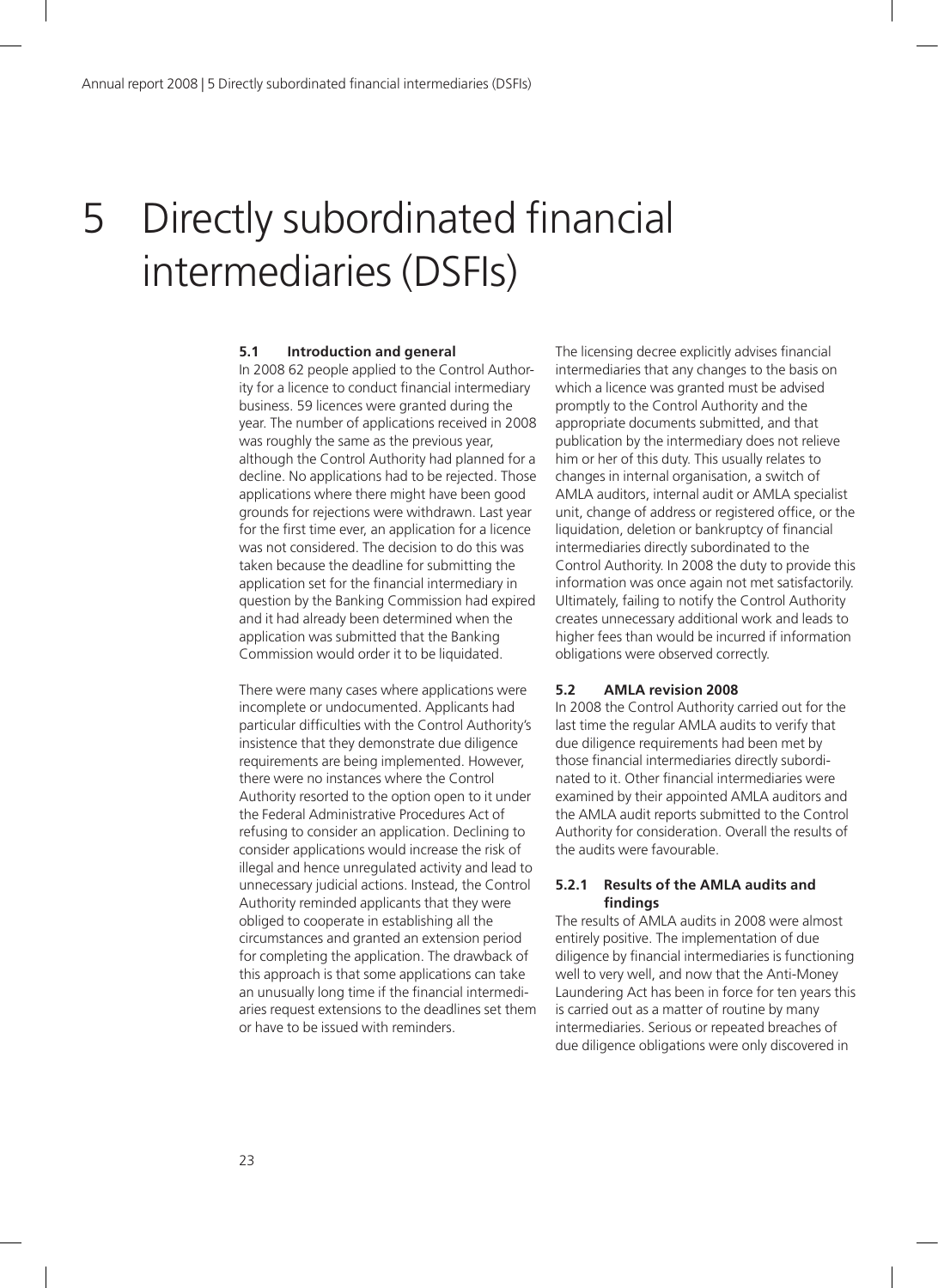isolated cases. Consequently, the Control Authority had to resort to disciplinary proceedings to rectify irregularities on far fewer occasions than in previous years.

The shortcomings found mainly related to errors of form in implementing due diligence requirements or to minor errors of substance. Serious errors of substance were only found in isolated cases; these related mainly to carrying out due diligence requirements in respect of identifying the contracting party, determining the beneficial owner and performing special duties to investigate or provide documentation. There were only a few cases in 2008 where the organisational measures that DSFIs are obliged to take to implement their duties fell short of requirements. The issue of determining and implementing criteria to identify business relationships and transactions subject to increased risk, which was criticised in the 2007 annual report, was no longer a major problem in 2008. There was therefore a significant improvement in risk management compared to previous years. There were no recorded breaches of the obligation to report suspicious cases to the Money Laundering Reporting Office Switzerland (MROS), and also no breaches of asset freezes. Nor were there any breaches of the need to repeat the identification process for a contracting party or to determine a beneficial owner. However, examination of the AMLA audit reports threw up several instances where financial intermediaries had reorganised their internal structures in ways which affected their ongoing compliance with the licensing basis and which had not been reported with the necessary documentation as required.

**5.2.2 Overview of shortcomings identified** The shortcomings most commonly identified were the following:

Breaches of duty to seek identification: identification of contracting parties did not meet the formal legal standards. Client files only contained copies of the identification documents, not certified copies. In other cases the copy did not have a date or signature or bear the statement that the original had been seen.

Breaches of duty to determine the beneficial owner: in some cases no enquiries were made at all as to the beneficial owner, in other cases the mandatory information in Form A was missing and/or this had been signed by the DSFI.

Breaches of special duty to investigate: there were a few instances where the Control Authority found that the duty to carry out further investigations into especially risky business relationships and/or transactions was either not carried out properly or not carried out at all. These mainly involved DSFIs active in money transfers or in managing and administering off-shore structures, trusts or domiciliary companies. This is particularly problematic because these activities are especially risky compared to other financial intermediation business regulated by AMLA. As in previous years, it was found that the special investigations had been carried out but that the results had not been written down.

Breaches of duty to keep documentation: these are mostly the inevitable consequence of breaching the special duty to investigate. If no special investigations are carried out, there are no results to be kept in a written record; thus the duty to keep documentation is automatically breached.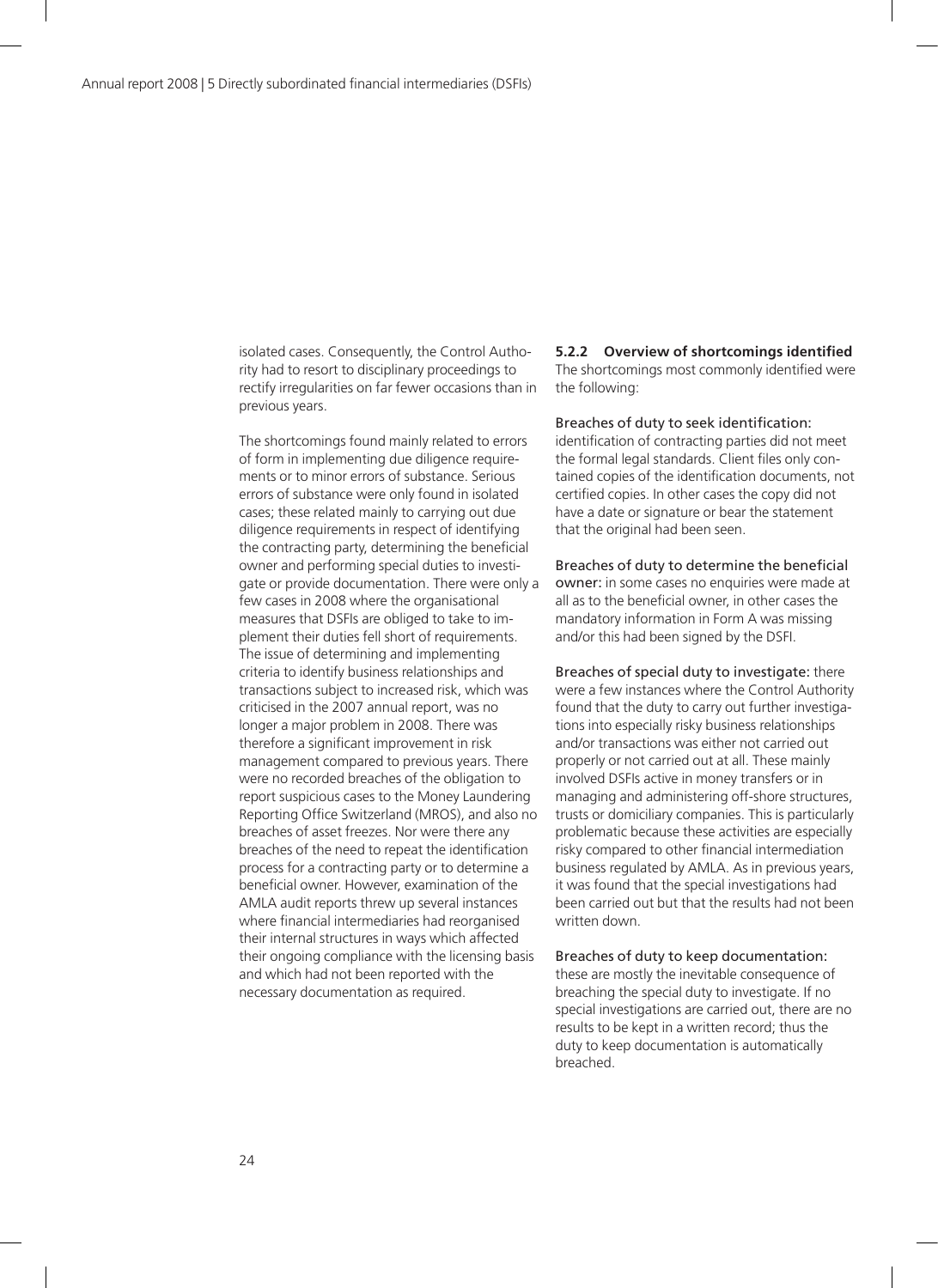Breaches of duty to supply information: The Control Authority found when examining AMLA audit reports and carrying out on the spot checks that financial intermediaries had not reported changes in their internal organisation and requested approval as required. Most of these cases involved changes in administration or business management, or in the persons exercising an AMLA function. To date the Control Authority has declined to open disciplinary procedures for breaches of the duty to supply information. However, it did initiate proceedings for changes to the licensing basis and insisted that the intermediaries concerned submit the necessary documents to the Control Authority for consideration after the fact. The Control Authority then issued a decree approving the changes in the internal company structure, for which it charged a fee. There was not a single case where the changes made to internal company structure by a financial intermediary had to be rejected.

#### **5.3 Measures by the Control Authority / sanctions**

#### **5.3.1 Withdrawal of licence to conduct financial intermediary business; ruling of the Federal Administrative Court dated 23 June 2008**

In a ruling dated 22 June 2006 the Control Authority withdrew the licence to conduct financial intermediary business from a company which was mainly involved in establishing and managing domiciliary companies. Since the company's main activity was financial intermediation, the withdrawal of the licence made it necessary for the Control Authority to liquidate it. The Control Authority justified its ruling with reference to the identification of serious and repeated breaches of AMLA.

The company filed an appeal against this decision with the Federal Administrative Court. The court issued its judgment on 23 June 2008. This acknowledged that the audit carried out by the Control Authority had found serious breaches of AMLA. However, the court noted that these shortcomings had since been remedied. As a result, at the time of issuing its judgment, two years after the decision by the Control Authority, the withdrawal of the licence had to be held inappropriate. The Federal Administrative Court therefore overturned the decision of the Control Authority.

This ruling by the FAC raises an interesting question. The Control Authority is required by law to take steps to remedy breaches of anti-money laundering legislation where these are discovered (Article 20 AMLA). In this specific case the Control Authority found serious and repeated breaches of AMLA and therefore took the necessary steps to remedy them. Since the appeal procedure lasted over two years, the appellant had sufficient time to make good some of the shortcomings and alter the state of affairs which had led to the Control Authority's decision. This raises the question of whether the length of the appeal proceedings and the consideration of new circumstances is hindering efficient intervention by the Control Authority in the financial markets. Taking new facts into consideration is certainly supported by the academic doctrine cited by the court. Nevertheless, it is surprising that the appellant was given the opportunity to come up to scratch in respect of the requirements of AMLA while the proceedings were under way, all the more so as the Control Authority was required to pay compensation to the appellant in addition to seeing its decision overturned. One part of academic doctrine specifies that new circumstances which emerge during an appeal can have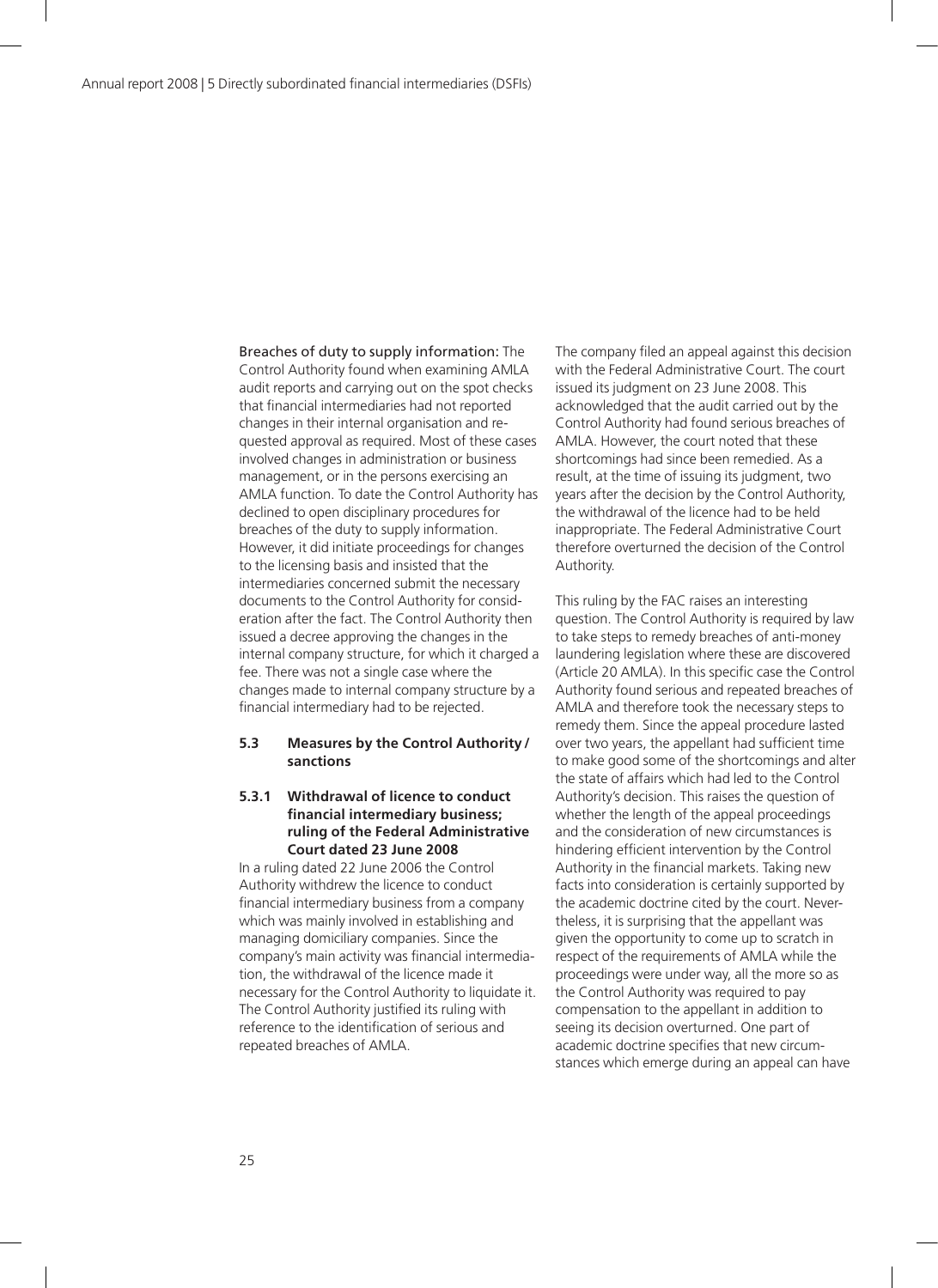a negative impact on the costs and expenses of an appellant where the appellant could have introduced them at an earlier stage (cf. Procédure administrative, by Benoît Bovay, Editions Staempfli, Bern, 2000, p. 495). Our view is that the courts should apply this principle analogously if the appellant uses the time taken by proceedings to make good the shortcomings found.

#### **5.3.2 Measures to rectify irregularities**

As stated above, most directly subordinated financial intermediaries met their due diligence obligations as required by law. Only in a few cases was the Control Authority obliged to open proceedings to ensure irregularities were rectified. Since most breaches found were matters of form or only minor matters of substance there was generally no need to issue decrees and matters were settled with follow-up letters. A follow-up letter is a written document similar in nature to a decree, requiring a financial intermediary to do something or to cease doing something. The Control Authority sent 25 follow-up letters in 2008.

In some cases there was no need for a follow-up letter because the audit report or comments on the audit report submitted by the DSFI had shown that the intermediary had already started or completed measures to remedy the shortcomings on its own initiative, without the Control Authority needing to issue any further instructions.

In other cases it was not necessary to issue decrees ordering remediation because the intermediaries in question had agreed to the measures threatened by the Control Authority during the legal hearing. In each case these

measures involved appointing an external, independent person to serve as an internal controller.

There was one instance where the Control Authority was not able to make contact with a financial intermediary carrying out money transfers, either in writing or on the phone. As the intermediary could also not be found at his registered office or business premises it was not possible to carry out the 2007 AMLA audit in a proper fashion. The Control Authority therefore withdrew the intermediary's licence and ordered that the company be liquidated.

There was a further case of a DSFI, also active in the money transfer business, with whom the Control Authority was unable to establish written or telephone contact. A site visit revealed that the business premises had been abandoned. The Control Authority therefore withdrew its licence. In this instance there was no need for liquidation, since money transfers were not the intermediary's main business.

#### **5.4 Change of AMLA auditor project**

The Financial Market Supervision Act (FINMASA) and the associated integration of the Control Authority into the Swiss Financial Market Supervisory Authority (FINMA) also involved a change in the system of regular formal AMLA audits of financial intermediaries. Unlike the Control Authority, FINMA will not itself act as an AMLA auditor (an AMLA audit firm, in the new terminology), and will therefore not carry out any AMLA audits. In future FINMA will only conduct checks at the premises of financial intermediaries where this is necessary or required as part of what is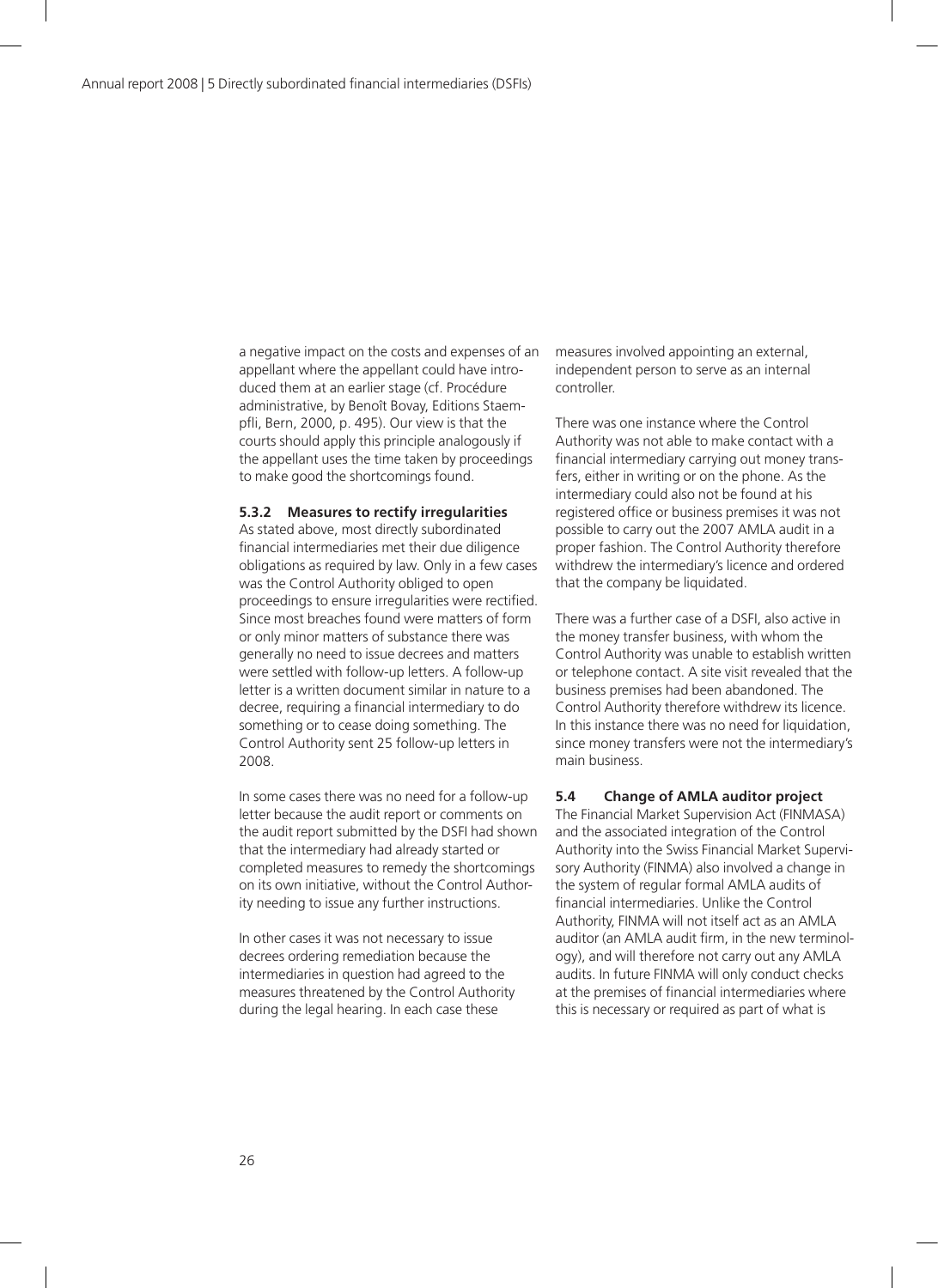known as an extraordinary AMLA audit. Under the new provisions of the Anti-Money Laundering Act that came into force at the same time as FINMASA on 1 January 2009, every financial intermediary must appoint a FINMA-approved external audit firm as its formal AMLA auditor. The licensing requirements for AMLA audit firms are contained in the new FINMASA.

At the start of 2008 the Control Authority was the formal ALMLA auditor for 78 of the roughly 400 directly subordinated financial intermediaries. With FINMASA and the associated system changes coming into effect on 1 January 2009, these will have to appoint a new AMLA audit firm in 2009 and have them approved by FINMA. In

order to make it easier for FINMA to launch its operations the Control Authority gave advance warning to all financial intermediaries affected in early 2008, and asked them to appoint a new AMLA audit firm and submit the statement of acceptance of appointment for approval by mid-2008. The Control Office then approved the appointment by means of a decree. In future, audits to confirm that the licensing basis and due diligence requirements are being observed will only be conducted by external AMLA audit firms.

The change of AMLA auditor project was successfully completed by the end of 2008. With only a few justified exceptions the change in the system was complete at year-end.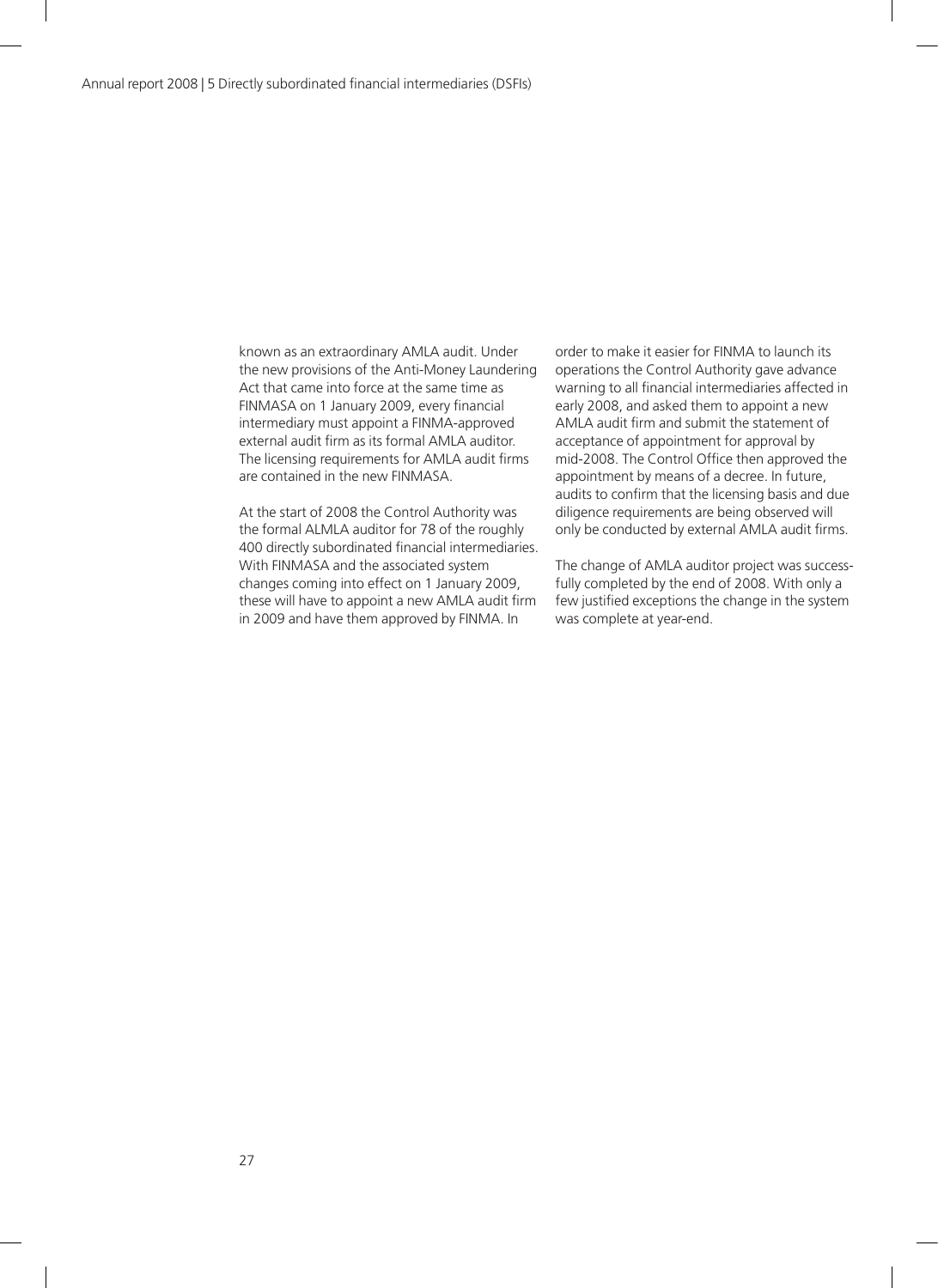### 6 Market regulation

The Control Authority has regulated the market in accordance with its legal mandate since April 2000, the date from which all professional non-bank financial intermediaries in Switzerland were required to belong to an SRO or be licensed by the Control Authority. Part of this regulation involved carrying out formal administrative proceedings to grant retrospective licences to financial intermediaries who had been acting illegally, i.e. without being licensed or being members of an SRO, or ensuring they joined an SRO, or if necessary launching liquidation or winding up proceedings to remove them permanently from the market. The other aim of the Control Authority's regulatory activities has been to have a deterrent effect by being a clearly visible and active presence in the market.

Proceedings launched by the Control Authority were triggered either by information received from the financial markets themselves, e.g. from clients, intermediaries or competitors, or from other regulatory authorities active in financial markets or criminal investigation agencies. In addition to such reactive regulation, the Control Authority also proactively regulated. Financial intermediaries carrying out illegal activities were investigated in focused sector-specific or geographic operations. This proactive regulation and the profile it achieved in the market place was

particularly effective in encouraging the market to put its own affairs in order, and reinforced the awareness that the market was regulated and that action could and would be taken against unlicensed financial intermediaries. Especially in such a large and diverse market as the non-banking sector, which has a range of very different intermediaries, it is essential for official regulation to be proactively managed and to have a clear presence.

In its eight years of market regulation the Control Authority launched a total of 2,073 proceedings against financial intermediaries suspected of illegal activities. Of these, 205 resulted in retrospective licences being granted or the intermediary joining an SRO. In 201 cases the intermediary being investigated went bankrupt or ceased trading as a result of going into liquidation while the proceedings were under way. In 14 cases the Control Authority ordered liquidation or winding up using its powers under AMLA. The directly or indirectly measureable success rate was thus over 20 percentage. Very positive reports from the market, especially from the regulated intermediaries themselves and the SROs, always showed that the Control Authority's regulation also achieved a deterrent success that cannot be directly measured.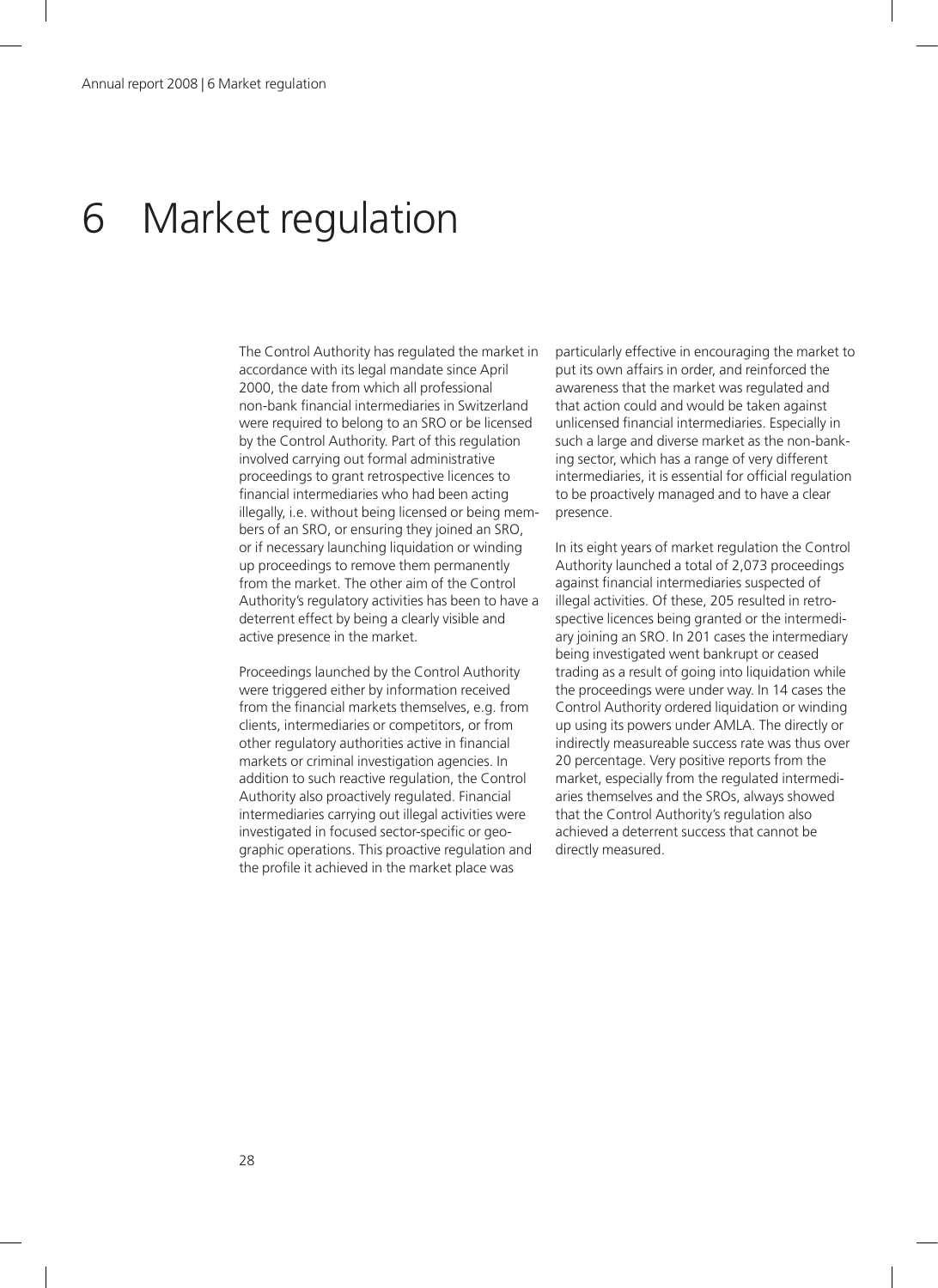# 7 Audit

#### **Updating the list of accredited lead auditors and registering as an AMLA auditor with the Audit Supervision Authority**

There were various reasons why the Control Authority decided to update its database of accredited lead auditors for audits of DSFIs:

- —To pass on up-to-date information to the successor organisation FINMA;
- —To enter the additional accreditation as an AMLA auditor in the public database of the Federal Audit Supervision Authority;
- —To catch up on unreported staff departures from accredited auditors.

All AMLA auditors therefore received a letter asking them to confirm to the Control Authority the names of accredited lead auditors. The responses also enabled us to determine to what extent lead auditors had already applied to the Audit Supervision Authority for registration as auditors or audit experts. We were pleased to note that nearly all accredited persons were definitively or provisionally registered with the Audit Supervision Authority. One major exception was those lead auditors who do not meet the criteria for registration because their training was in law. To date this has not been an issue for being accredited with the Control Authority as an AMLA auditor.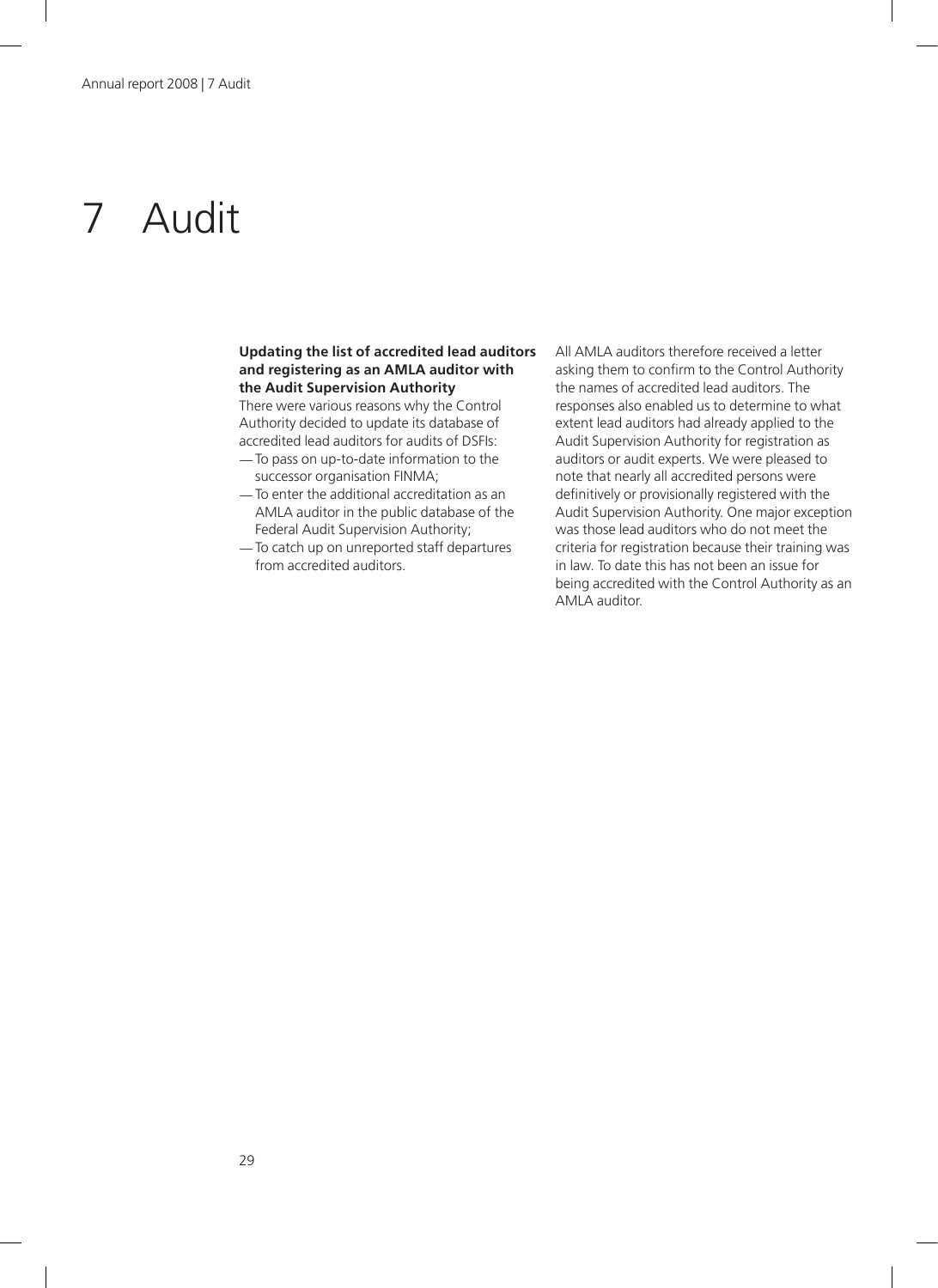### 8 Coordination with other official agencies

#### **8.1 Official coordination**

As part of the official coordination platform, three meetings took place where those federal agencies engaged in combating money laundering (AM-LCO, FOPI, SFBC, SFGB, MROS, FEDPOL/DAP and the OAGS) exchanged relevant information and discussed current cooperation issues. Although the creation of FINMA will see three of the participants in these discussions merge from 2009, everyone involved emphasised how important it will be to maintain this platform in future. The Federal Customs Administration took part in the last of these meetings, its first attendance. From 1 February 2009 one of the statutory duties of the FCA will be to participate in combating money laundering and terrorist financing.

#### **8.2 FINMA**

The extensive project work was coming to an end during the year under review. The burden on staff who had to carry on their daily work while also taking part in various FINMA projects was heavy. The Control Authority was closely involved in the project work, but despite the difficult working conditions we were able to carry out our duties with no material impact on the directly subordinated intermediaries or the SROs. Over the year 13 members of staff left as a result of the reorganisation of financial market supervision, which meant a significant loss of expertise. This sharp fall in headcount led to bottlenecks that were successfully resolved with no loss of quality thanks to focused working practices.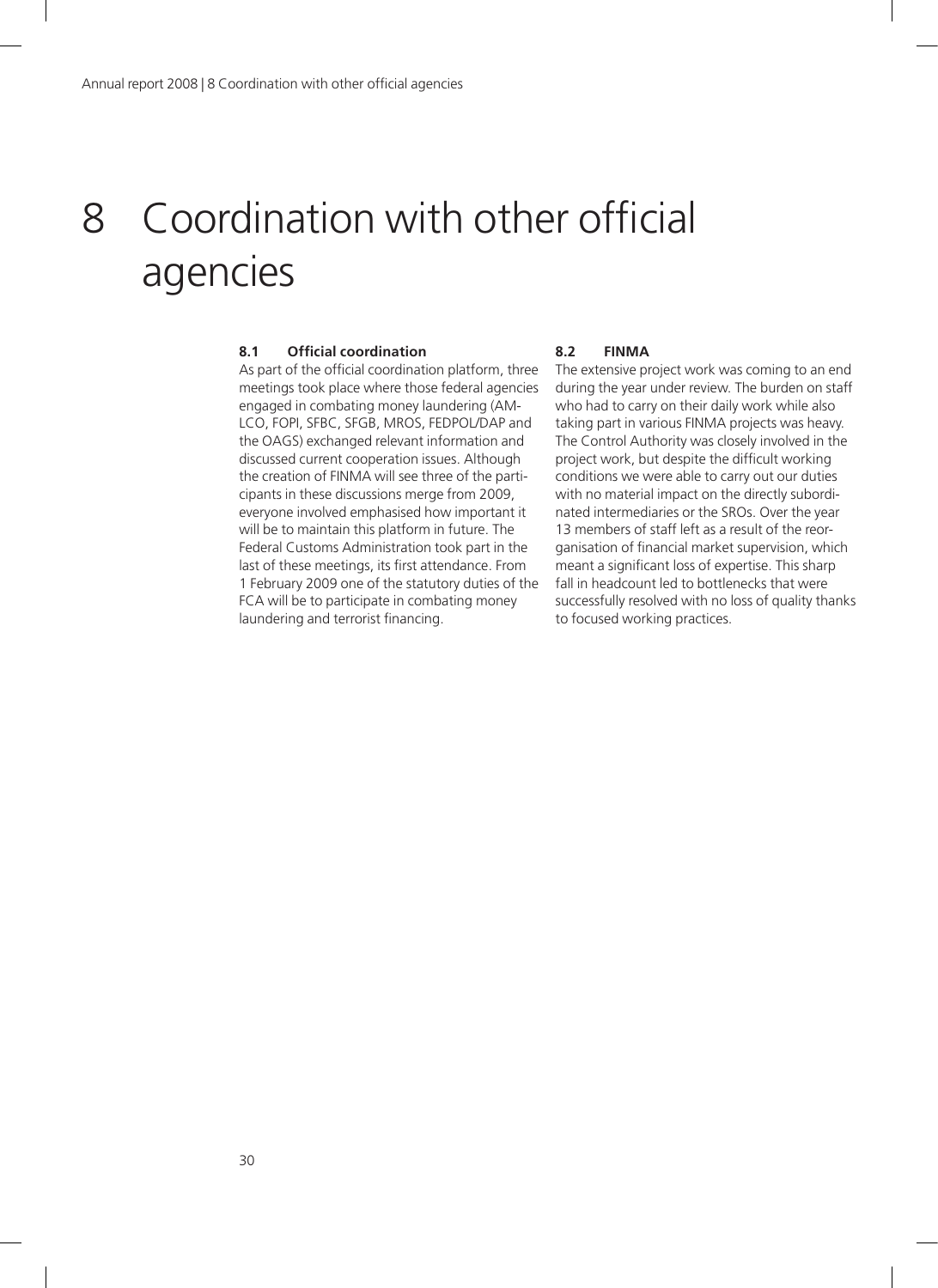### 9 International affairs

#### **9.1 Financial Action Task Force on Money Laundering (FATF)**

Working group and plenary meetings of the FATF took place during the year in Paris in February, in London in June, in Ottawa in September (working groups only) and in Rio de Janeiro in October; these were attended by a representative of the Control Authority as a member of the Swiss delegation. In July 2008 the United Kingdom took over the presidency from Brazil.

There were no changes to the membership of the FATF during the year: it currently has 32 member states and two member organisations. The applications for South Korea and India are still being processed. Eight further regional organisations constituted in a similar way to the FATF have the status of associate members. The role played by these organisations in the FATF and joint cooperation in implementing FATF recommendations will be given greater emphasis in future.

As part of the third round of country evaluations, 2008 saw six reports from direct member states (Singapore, Canada, Hong Kong, Russia, Japan and Mexico) received and published by the plenary meeting of the FATF. All the countries evaluated showed a wide range of shortcomings with regard to the implementation of the recommendations, so these members will have to submit a report on progress being made in improvements in 2010 as part of the standard follow-up process.

Similar reports were submitted by a total of twelve countries during the year, some for the first time, some for the second or third time. Switzerland reported on the progress it had made for the second time after 2007 and submitted its final report in February 2009.

In February and October 2008 the FATF issued a public declaration to various states and territories that do not belong to the FATF, drawing attention to their inadequate implementation of international standards on combating money laundering and terrorist financing. There was a particular warning of the dangers to the international financial system posed by Iran and Uzbekistan and a call for increased vigilance in handling financial transactions for these countries.

The Brazilian presidency saw a period of review of the mechanisms, processes and recommendations of the FATF with respect to their functionality, practicality and efficiency. At the same time it was also decided not to make any changes, particularly to the 40+9 recommendations, before the end of the third cycle of country evaluations unless absolutely necessary.

One result of the closer cooperation with the private sector was that in 2008 six reports were published containing guidelines on risk-based implementation of standards in various areas of financial intermediation, including legal professionals and trust and company service providers.

A best practice paper on improving measures against trade-based money laundering was drafted and published. A report was also published on the problems of money laundering and terrorist financing in internet-based trading businesses and payments systems. The FATF drew up a comprehensive typology report dealing with the implementation of various resolutions of the UN security council on financing the proliferation of weapons of mass destruction.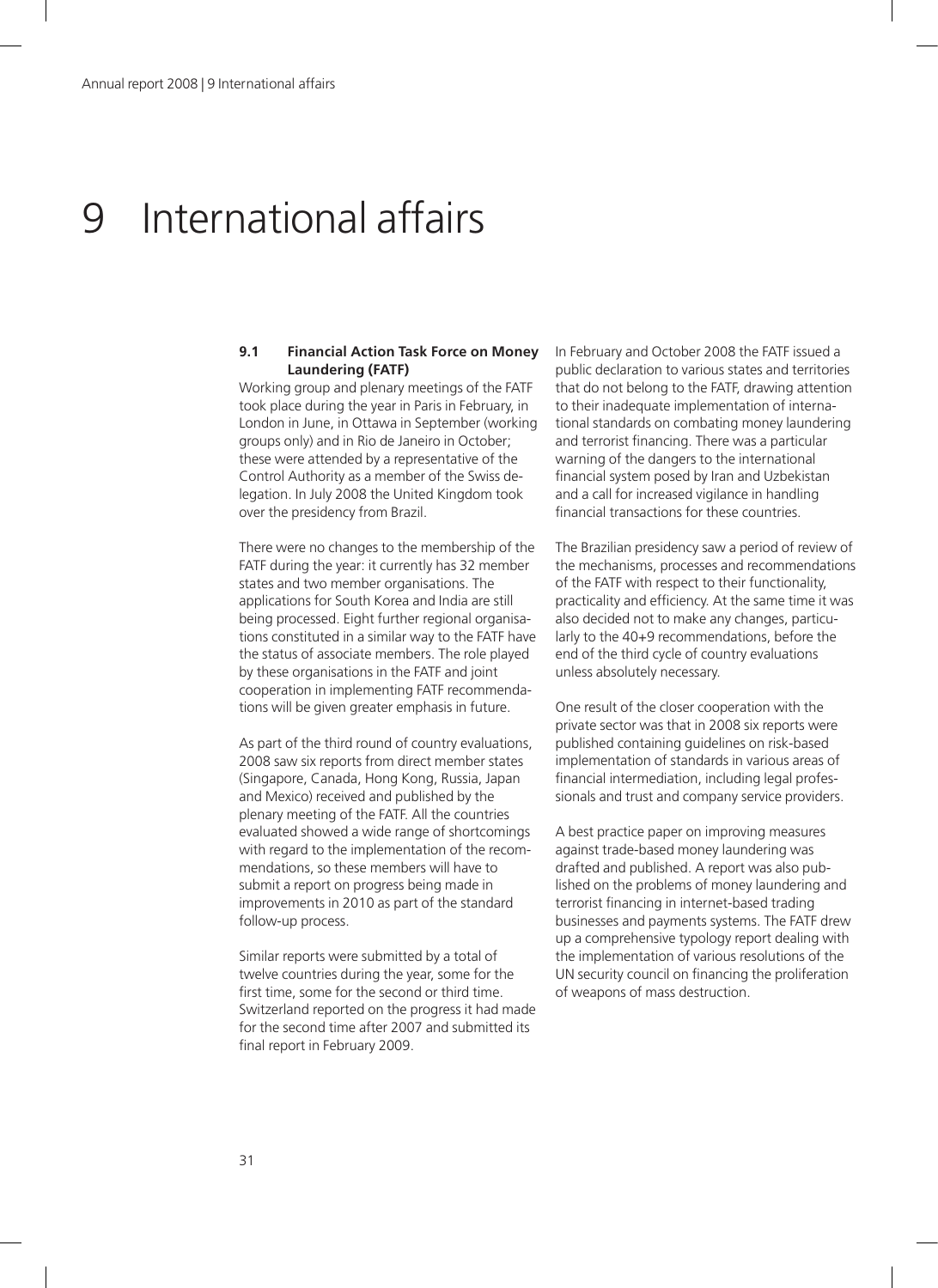#### **9.2 GRECO country evaluation**

The Council of Europe's Group of States Against Corruption (GRECO) evaluated Switzerland for the first time in 2007. The result was an evaluation report that was approved by the plenary meeting of GRECO in April 2008.

This acknowledges that Switzerland has made significant efforts to prevent and combat corruption. At the same time, the report makes 13 recommendations to further expand preventive

measures. A deadline of October 2009 has been set for Switzerland to produce an implementation report and submit it to GRECO.

One of the GRECO recommendations is that Switzerland should recognise serious cases of bribery of individuals as a crime and thus a predicate offence for money laundering. Since 1 July 2006 bribery of individuals has been an offence under the Unfair Competition Act (Article 4a UWG), which treats it as a misdemeanour.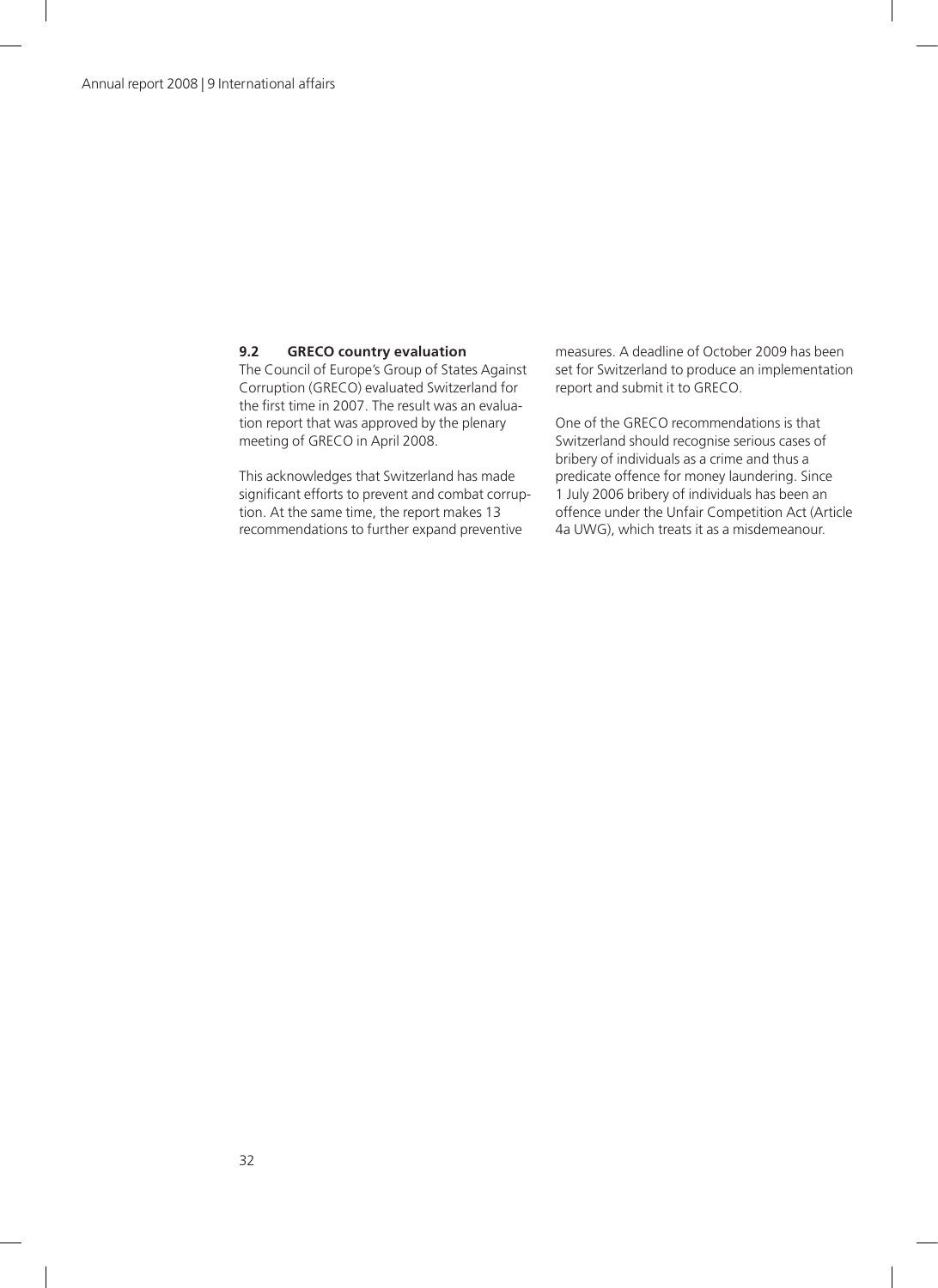### 10 Statistics

#### **10.1 Control Authority**

| 10.1.1 Decrees                                                                                                                                              |                         |                                    |
|-------------------------------------------------------------------------------------------------------------------------------------------------------------|-------------------------|------------------------------------|
| The Control Authority issued 1304 decrees in<br>2008. These related to the following areas:                                                                 |                         |                                    |
| (in brackets: prior year figures)<br>a) Licences and accreditations<br>- Financial intermediaries<br>- Auditors<br>- Applications declined/not considered 1 | 59<br>3                 | (54)<br>(5)<br>(4)                 |
| b) Staff changes<br>$-$ SROs<br>- Financial intermediaries<br>- Lead auditors                                                                               | 17<br>36<br>13          | (12)<br>(41)<br>(6)                |
| c) Proceedings completed<br>- Licensing<br>- Market regulation                                                                                              | 13<br>131               | (13)<br>(291)                      |
| d) Supervisory levy                                                                                                                                         | 890 (439)               |                                    |
| e) Miscellaneous<br>- Changes to SRO rule books<br>and bye-laws<br>- Licences lapsed<br>- Licences withdrawn<br>- Liquidation<br>$-$ Other                  | 6<br>37<br>2<br>1<br>95 | (12)<br>(31)<br>(1)<br>(2)<br>(56) |
| 10.1.2 Criminal charges<br>- For illegal activity<br>- For disobeying a decree<br>— Other                                                                   | 4<br>0<br>0             | (5)<br>(1)<br>(0)                  |

#### **10.1.3 Audits carried out by the Control Authority**

| -SRO audits/reviews         | 10 | (9)      |
|-----------------------------|----|----------|
| - Market supervision audits |    | (O)      |
| — DSFI audits               |    | 81 (108) |

#### **10.1.4 Subordinated institutions and companies**

| — SROs                | 11(11)    |
|-----------------------|-----------|
| — DSFIs               | 434 (412) |
| — Accredited auditors | 108 (106) |

#### **10.1.5 Complaints**

|     | Some decrees of the Control Authority were |     |             |
|-----|--------------------------------------------|-----|-------------|
| 54) | taken to appeal. This was the situation:   |     |             |
| (5) | - Appeals outstanding at end-2007          | 11  | (14)        |
| (4) | - Appeals submitted in 2008                | 10  | (13)        |
|     | - Appeals decided or withdrawn             |     |             |
|     | in 2008                                    | 11  | (8)         |
| 12) | - Appeals outstanding at end-2008          | 0   | (14)        |
| 11) |                                            |     |             |
| (6) | 10.2<br><b>SROs</b>                        |     |             |
|     | Affiliated financial intermediaries        |     |             |
|     | (as at 20 December 2008)                   |     |             |
| 13) | $-$ ARIF                                   | 484 | (474)       |
| 91  | $-$ OAD FCT                                |     | 536 (541)   |
|     | $— OAR-G$                                  | 349 | (314)       |
| I)  | — PolyReg                                  |     | 837 (778)   |
|     | -SRO Post                                  | 3   | (3)         |
|     | -SRO SAV/SNV                               |     | 1124 (1095) |
|     | — SRO SBB                                  | 10  | (10)        |
| 12) | — SRO SLV                                  | 49  | (45)        |
| 31) | -SRO STV/USF                               | 589 | (573)       |
| (1) | — SRO VSV                                  |     | 832 (809)   |
| (2) | $-$ VQF                                    |     | 1733 (1651) |
| 56) | Total                                      |     | 6546 (6293) |
|     |                                            |     |             |
|     | <b>10.2.2 Sanctions</b>                    |     |             |
|     |                                            |     |             |

#### —Warnings, reprimands and cautions 166 (186) —Fines and penalties 122 (114) —Expulsions 71 (48) Total 359 (348)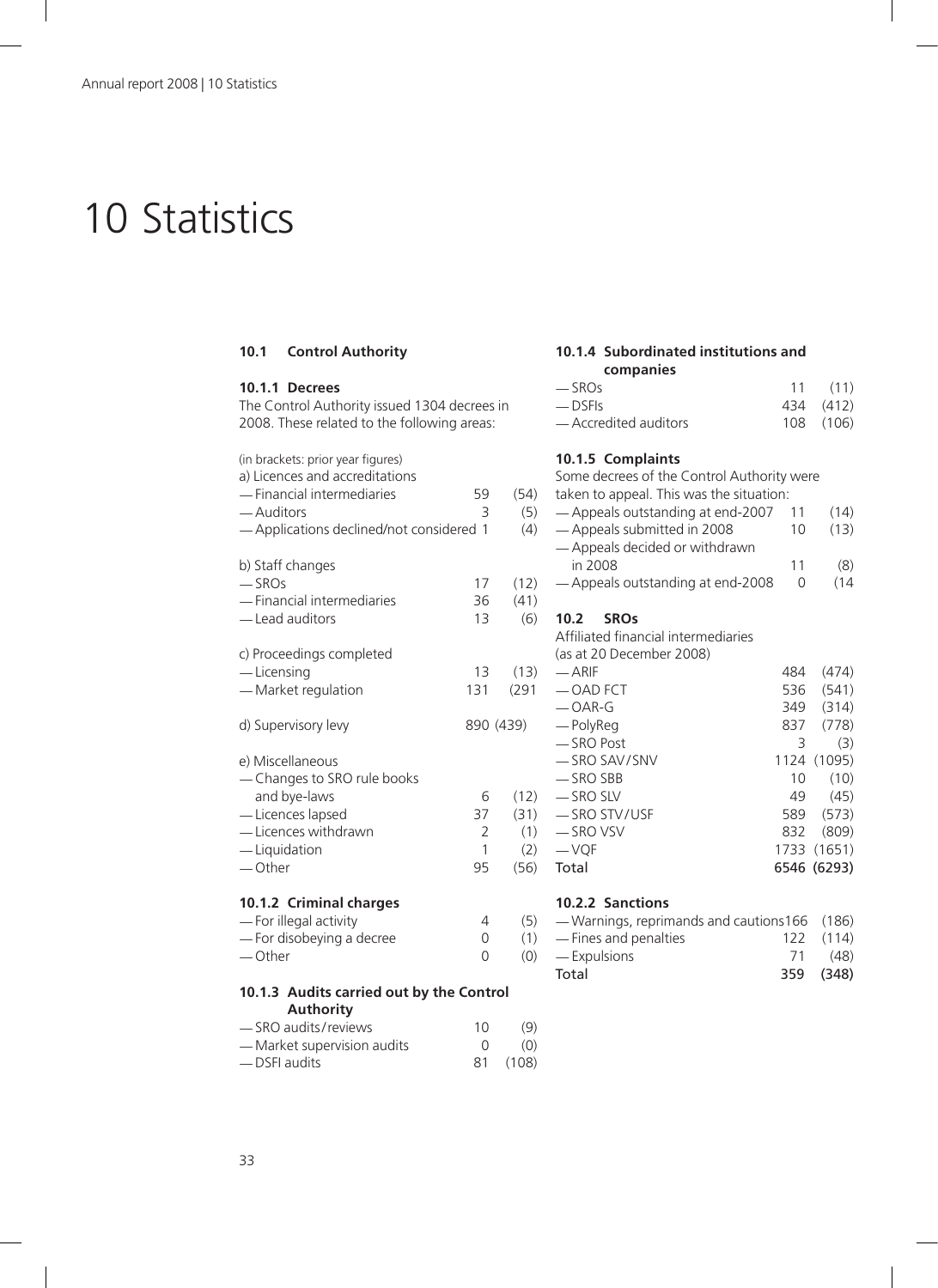#### **10.2.3 Breakdown of directly subordinated and affiliated financial intermediaries by area of activity**

|                                              | 40.9          | (44.9) |
|----------------------------------------------|---------------|--------|
| -Asset management                            |               |        |
| - Fiduciary activity, managing               |               |        |
| domiciliary companies, trustee               |               |        |
| services, payments in the name and           |               |        |
| on account of third parties,                 |               |        |
| payment services                             | 39.9          | (39.7) |
| -Lawyers and notaries                        | 18.1          | (18.6) |
| — Credit, leasing, factoring, forfaiting 3.7 |               | (3.7)  |
| - Insurance broking                          | $3.3^{\circ}$ | (3.4)  |
| — Foreign exchange (bureaux de               |               |        |
| change, hotels, petrol stations)             | 2.4           | (2.5)  |
| - Foreign exchange trading                   | 2.4           | (2.4)  |
| - Money transfers                            | 2.0           | (2.0)  |
| - Commodity and precious metal               |               |        |
| trading                                      | 1.4           | (1.3)  |
| -Security transport and safekeeping          |               |        |
| of valuables                                 | 1.0           | (0.9)  |
| Total                                        | 115.1 (119.4) |        |

Depending on activities, any one financial intermediary may be listed under up to three categories.